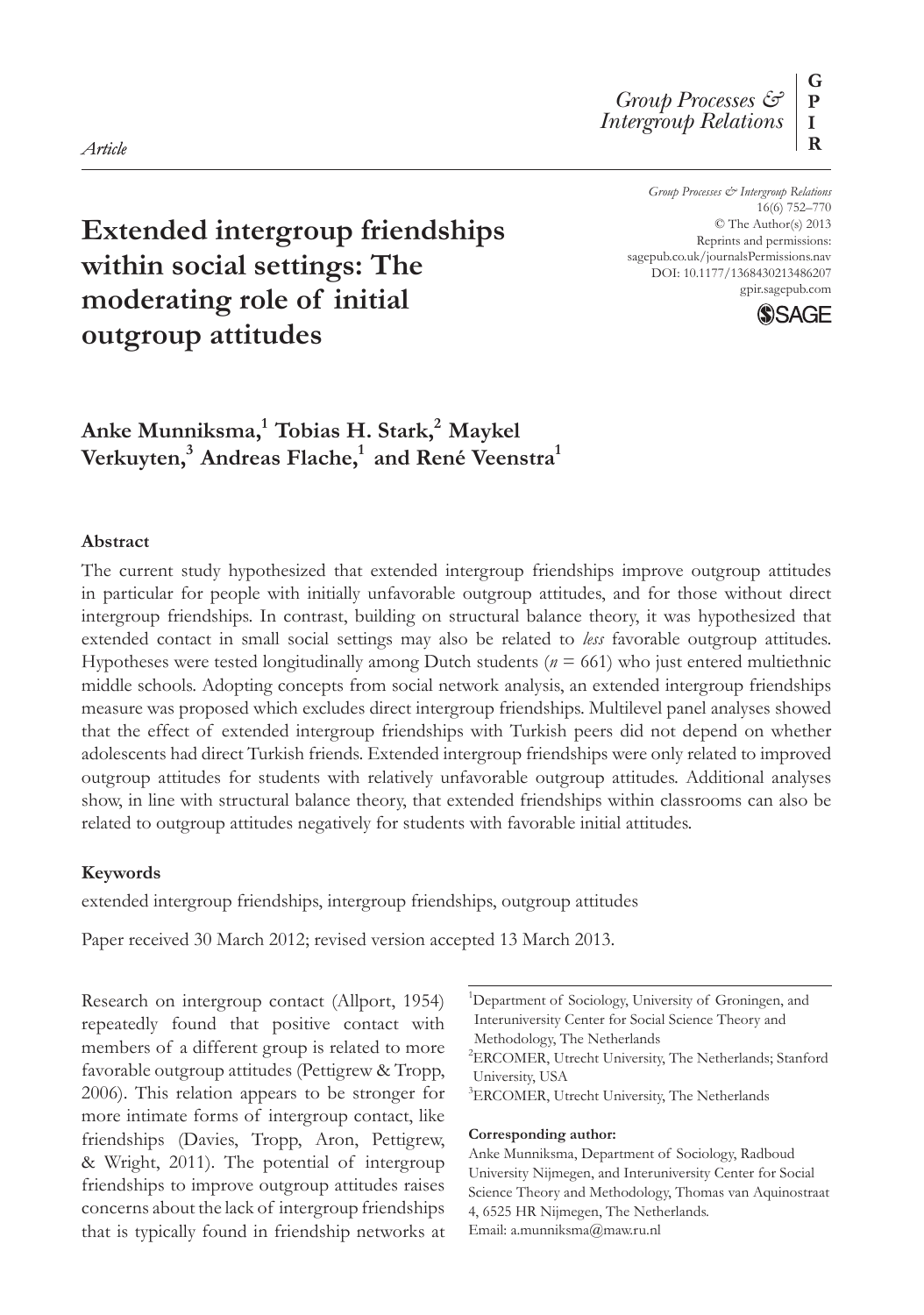schools (Baerveldt, van Duijn, Vermeij, & van Hemert, 2004; Moody, 2001). However, research on extended intergroup contact (Wright, Aron, McLaughlin-Volpe, & Ropp, 1997) indicates that direct contact is not necessary for the reduction of prejudice. Even people who do not have outgroup friendships themselves may develop more favorable outgroup attitudes as a result of the mere knowledge that their ingroup friends have outgroup friends (Feddes, Noack, & Rutland, 2009; Turner, Hewstone, Voci, Paolini, & Christ, 2007).

The current study adds to previous research on extended contact in four ways. First, this study gives more insight into the conditions under which extended contact improves outgroup attitudes. Whereas several studies have been devoted to the questions of whether and why extended intergroup contact improves outgroup attitudes, a smaller number of studies examined individual characteristics that moderate extended contact effects (Christ et al., 2010; Paolini, Hewstone, & Cairns, 2007; Tausch, Hewstone, Schmid, Hughes, & Cairns, 2011). The current study contributes to this emerging body of research by examining whether initial outgroup attitudes and having direct intergroup friendships, moderate the effect of extended intergroup contact on outgroup attitudes over time. Second, taking a social network perspective, this study elaborates upon existing measurements of extended contact. We assess the entire social network in which extended contact takes place. This allows avoiding misclassification of situations where extended contact is not truly extended, because individuals who have this type of contact also have direct contact. Previously used measures do not exclude this possibility. Third, the network perspective also suggests that the effect of extended intergroup friendships might be context dependent. We argue that extended contact in a small social setting may sometimes be associated with more rather than less prejudice. Fourth, whereas most studies have tested the extended contact effect with a crosssectional design, the current study tests the effects of direct and extended contact with a

longitudinal panel design. To this end, we investigate the effects of extended intergroup friendships of Dutch students with Turkish origin classmates during the first year at middle school.

## **Extended Intergroup Contact Theory**

Wright et al. (1997) proposed that the mere knowledge of an ingroup member having a close relationship with an outgroup member improves outgroup attitudes. Extended contact would have positive effects because it reduces intergroup anxiety, signals positive ingroup and outgroup norms regarding intergroup relations, and leads to the inclusion of the outgroup in the self (Turner, Hewstone, Voci, & Vonofakou, 2008). Thus, extended contact provides new information about (interaction with) the outgroup, by which students adapt their attitudes.

The literature on direct intergroup contact as well as on extended intergroup contact examined different intimacy levels of intergroup contact, ranging from sharing the same social context to more intimate relations like friendships. Pettigrew (1998) argued that particularly more intimate interpersonal relationships (like friendships) are effective in reducing prejudice. Intimate relationships are more likely than superficial contacts to promote the processes that underlie prejudice reduction, that is, learning about the outgroup, changing behavior, generating affective ties, reduction of intergroup anxiety, and ingroup reappraisal.

Like studies on direct intergroup contact, the extended contact literature examined intergroup contact in terms of the number of ingroup members *one knows* (i.e., acquaintances) that have outgroup friends (Turner et al., 2008) and in terms of the number of ingroup *friends* that have outgroup friends (Feddes et al., 2009; Turner et al., 2007). In line with Pettigrew (1998) it can be argued that in particular when friends have outgroup friends, rather than when acquaintances have outgroup friends, the new information about the outgroup is salient and convincing.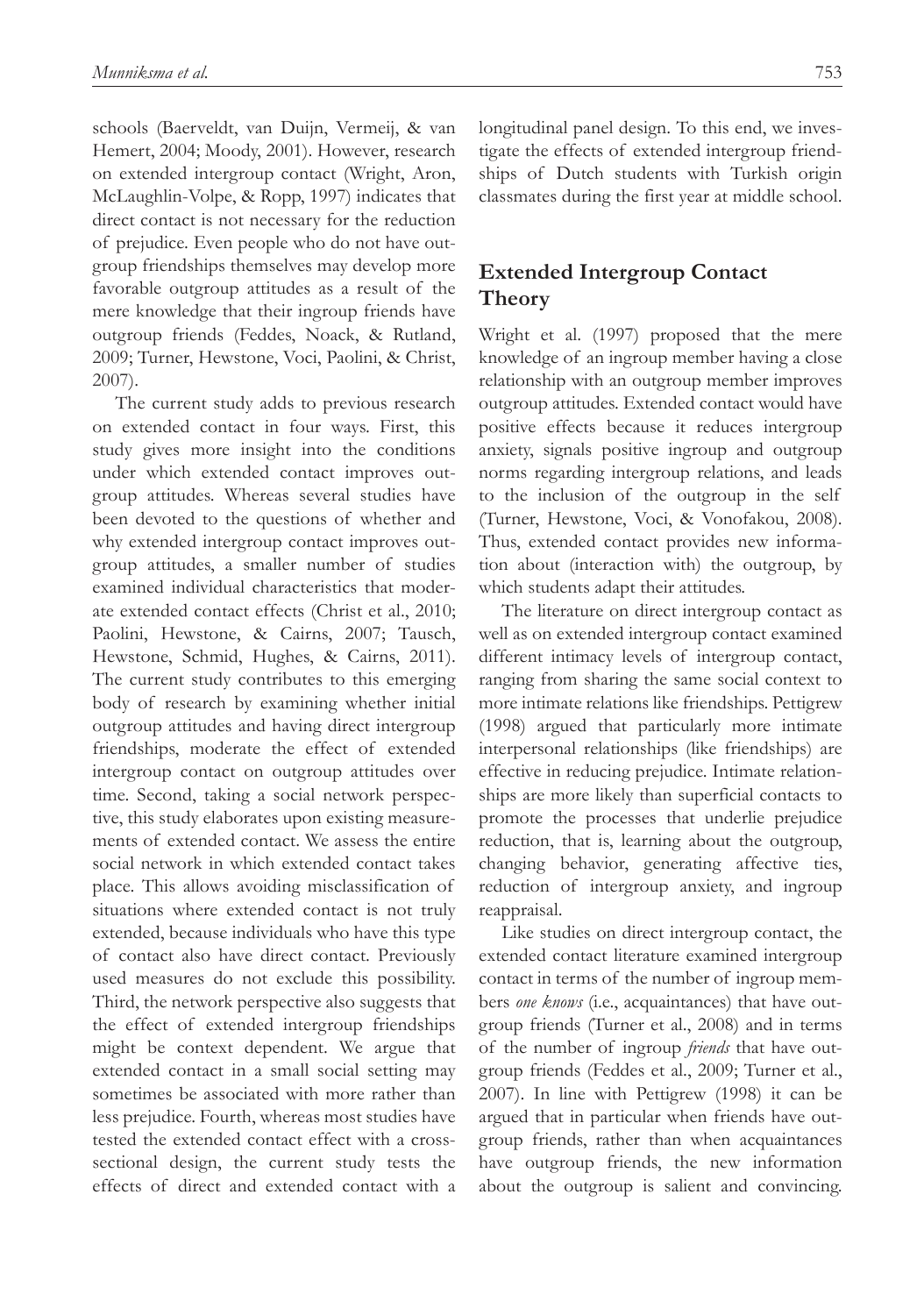Hence, the current study focuses on extended intergroup friendships.

Whereas many studies found support for the extended contact effect (see for an overview Dovidio, Eller, & Hewstone, 2011), there are also exceptions (e.g., Feddes et al., 2009; Paolini et al., 2007, Studies 1 and 2). For example, Paolini et al. (2007), when controlling for direct friendships, did not find an additional effect of having extended intergroup friendships with three outgroups to which prejudice was relatively low (elderly people, mature-aged students, and vegetarians). Yet, they did find an effect of extended intergroup friendships with an outgroup to which prejudice was higher (engineering students). To explain this finding, Paolini et al. (2007) argued that the attitude towards this latter outgroup was more cognitively (as opposed to affectively) based, and cognitively based attitudes are more likely to be improved by indirect forms of contact (e.g., extended contact). Thus, whereas direct friendships might be more effective at improving affectively based attitudes (Tropp & Pettigrew, 2005), extended (indirect) friendships seem more effective at improving cognitionbased attitudes.

The findings of Paolini et al. (2007) also indicate that extended intergroup friendships might be of particular importance for people who initially hold unfavorable outgroup attitudes. For a positive effect of extended intergroup friendships on outgroup attitudes, the information about the outgroup gained through ingroup friends needs to be more positive than the information that is already available. This implies that in particular for people who initially hold unfavorable outgroup attitudes, additional information from extended intergroup friendships should improve their outgroup attitudes. Consistent with this interpretation, direct intergroup contact effects have been shown to be strongest among people with initially intolerant attitudes (see for an overview Hodson, 2011). If people already have favorable outgroup attitudes, additional positive information about an ingroup friend's intergroup friendships is not likely to change one's

outgroup attitudes. Based on this, we expect that the degree to which people's outgroup attitudes are positive prior to acquiring information through extended intergroup friendships moderates the effect of extended intergroup friendships on outgroup attitudes. Accordingly, we hypothesize not only that extended intergroup friendships are related to improved outgroup attitudes (Hypothesis 1) but also that this effect is stronger for those who initially have a relatively unfavorable outgroup attitude compared to those who initially have a relatively favorable outgroup attitude (Hypothesis 2).

Moreover, existing direct friendships with outgroup members may moderate the effect of extended intergroup friendships. When people already have intergroup friendship experiences, extended friendships might not provide them with new positive information about the outgroup. Therefore, we expect extended intergroup friendships to be related to improved outgroup attitudes in particular for those who do not have direct intergroup friendships (Hypothesis 3). This expectation is in line with a recent quasi-experimental study among 6- to 11-year-old children. Cameron, Rutland, Hossain, and Petley (2011) found that an extended outgroup contact story intervention improved intergroup friendship intentions in particular for those children who had fewer direct intergroup friendships. Similarly, a cross-sectional study among Dutch adults showed that the effect of extended contact on outgroup prejudice, trust, and threat was only significant for those who did not have direct outgroup contact (Dhont & van Hiel, 2011). Furthermore, Christ et al. (2010) showed with a cross-sectional study among German adults that direct intergroup friendships moderated the effect of extended intergroup friendships on prejudice. In addition, they showed in a longitudinal study among Irish adults that direct interreligious contact moderated the effect of extended interreligious contact on outgroup attitudes. Yet, to our knowledge, the moderating effect of direct contact has not been examined longitudinally among adolescents.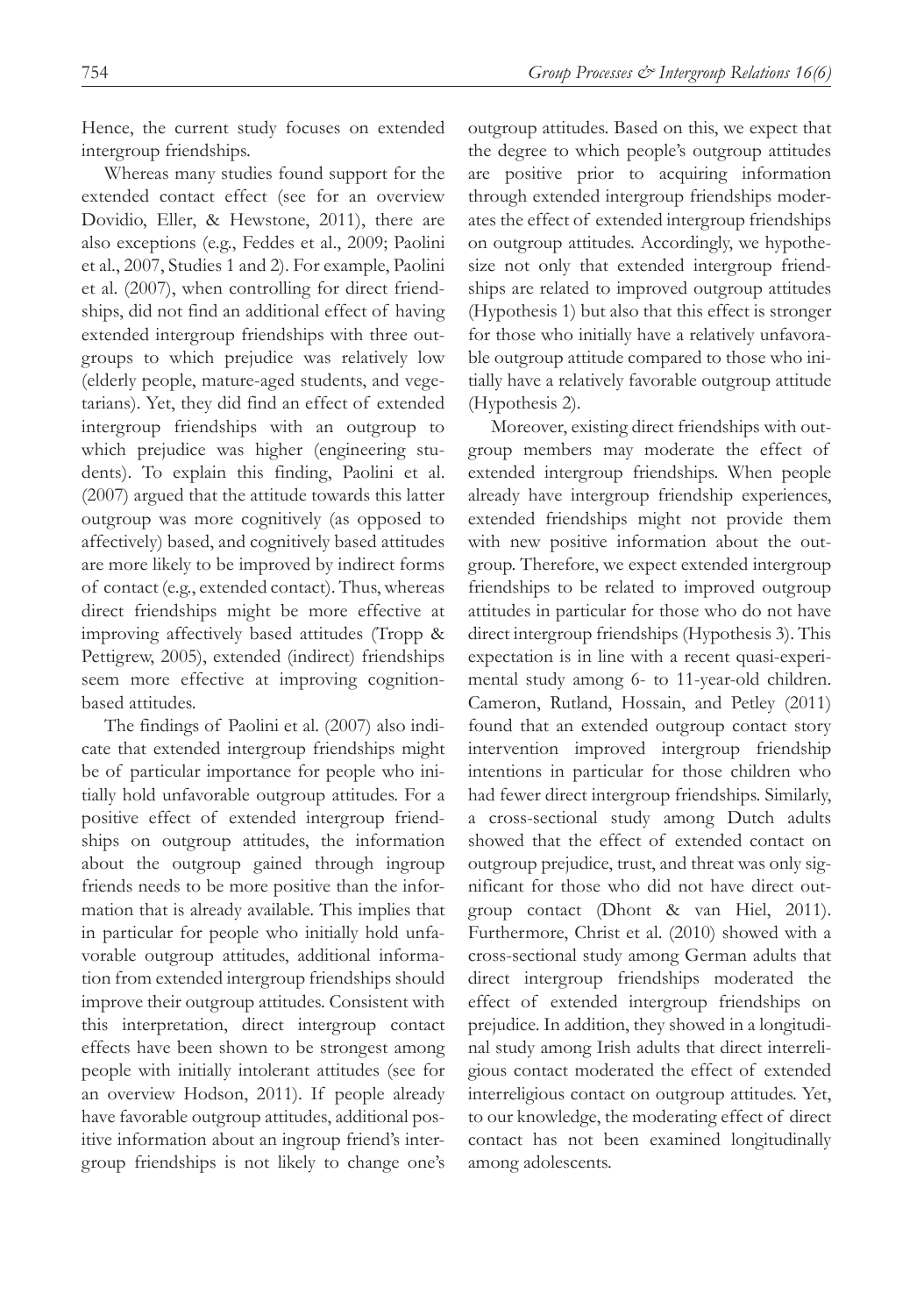

**Figure 1.** Configurations of extended intergroup friendship measures. Dots represent people in a social network, arrows depict unidirectional friendship relationships.

# **The Extended Intergroup Contact Measure**

To measure extended intergroup friendships, previous studies (e.g., Dhont & van Hiel, 2011; Tausch et al., 2011) relied on survey questions like "how many of your [ingroup] friends have [outgroup] friends?" The left-hand configuration in Figure 1 depicts the basic configuration in a social network that this conventional measurement taps into. Extended intergroup friendships are measured as the number of times that an individual (ego) has a distinct ingroup friend (ingroup alter) who in turn has one or more outgroup friend(s). What is not explicitly excluded by this conventional measure is whether ego also has a direct friendship with the same outgroup alter. However, for extended intergroup friendships to be truly "extended," that is, to have the potential to add new positive information about the outgroup, there should be no direct contact with the outgroup alter. Otherwise an effect of a larger number of extended intergroup friendships might actually be an effect of the number of direct intergroup friendships that the respondent has with outgroup alters. Thus, to examine the effect of extended contact it is important to disentangle the effects of direct and extended intergroup friendships.

Previous studies on extended contact acknowledge that it is necessary to control for direct contact because these two constructs are

related (Cameron et al., 2011; Pettigrew, Christ, Wagner, & Stellmacher, 2007). However, controlling for the number of direct contacts in a linear statistical model (such as linear regression) is not sufficient to examine the separate effects of direct and extended contact. Because extended intergroup relationships can consist of direct relationships to the exact same outgroup members, the two constructs can be closely associated. Thus, including both extended and direct relationships in regression analyses might result in multicollinearity problems. If this is the case, the effect of direct contact in regression results can wrongly be attributed to extended contact, or vice versa. Pettigrew et al. (2007) addressed this issue with additional analyses on two subgroups: the first subgroup without direct outgroup contact but with extended contact, the second subgroup with direct contact but without extended contact. Although this is informative to partial out the specific effects, comparing groups that only have direct or only extended contact neglects contact effects for those who have both direct and extended contact.

Another way to disentangle direct versus extended contact effects was proposed by Tausch et al. (2011). They examined extended contact across contexts by asking respondents how many of their ingroup colleagues at work, close ingroup friends, and family members had outgroup contacts in other contexts (outgroup neighbors/work colleagues/close friends/marriage partners).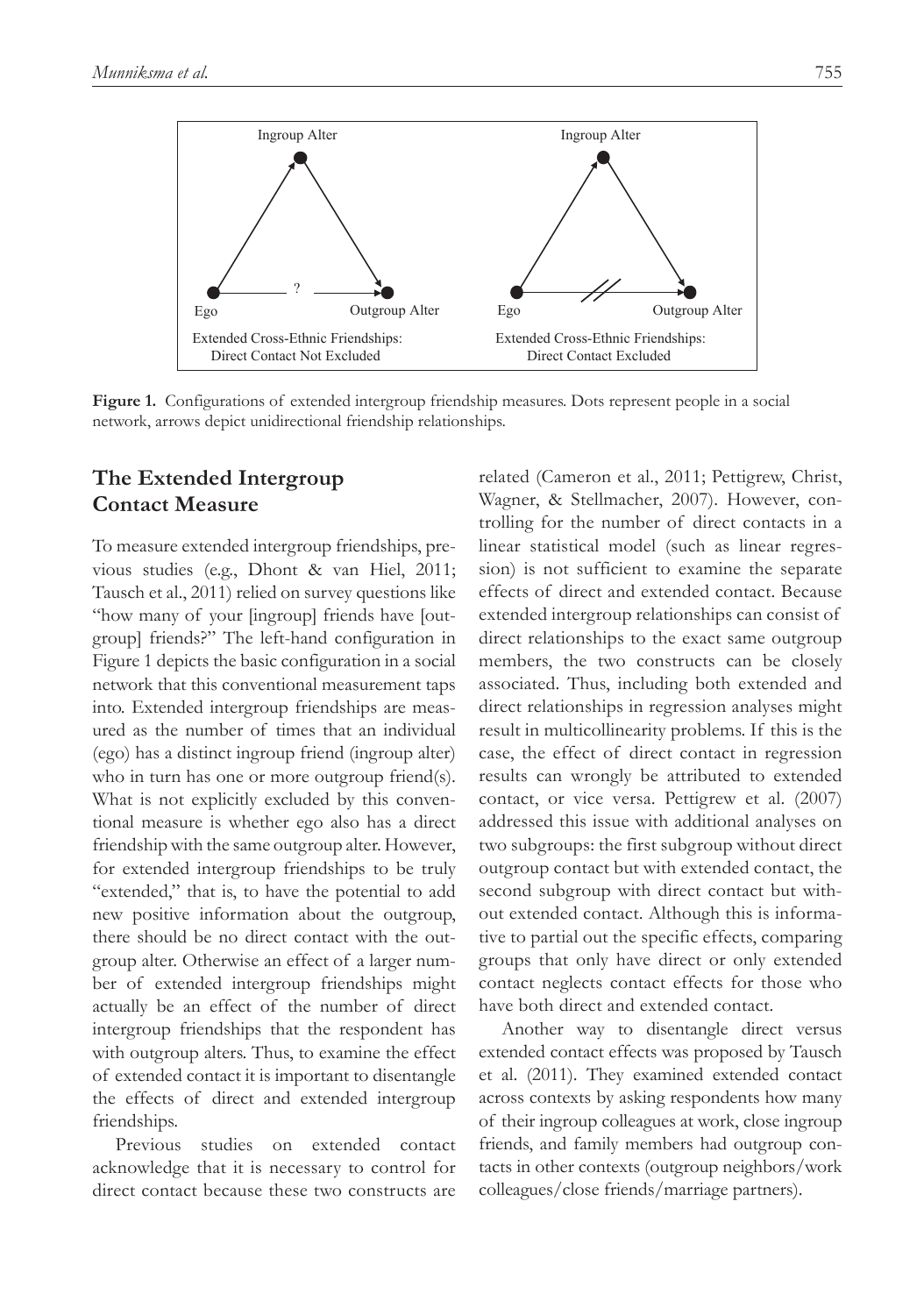Outgroup contacts of the ingroup member in the same context (e.g., whether ingroup colleagues had outgroup colleagues) were not included in the measurement of extended contact because these extended outgroup contacts would likely also be direct contacts of the respondents (Tausch et al., 2011). This method, which focuses on direct and extended contact in different contexts, is another approach to disentangle effects of direct and extended contact but is limited in its ecological validity. It cannot be used, for example, to examine extended contact *within* ethnically diverse contact situations, like ethnically diverse work organizations or schools. However, because people are likely to have both direct and extended intergroup friendships *within* the same everyday social setting, it is necessary to disentangle their effects also here.

To our knowledge there is no measurement of extended contact that explicitly excludes direct contact and can be used to measure extended contact within a particular social context. That is, there is no measure of extended intergroup contact in which triads (see Figure 1) including a direct relation with the outgroup alter are excluded.

# **Extended Contact From a Network Perspective**

Research on social networks suggests that extended intergroup friendships within small social settings (like school classes) are likely to include, or result in, direct intergroup friendship as well. Members of a social network share the same social context and are directly, indirectly, or not linked to one another at all (e.g., Knoke & Yang, 2008). If such a social setting is sufficiently small, people are likely to meet and know each other directly, even if they are not intimately related. This means that outgroup contacts of ingroup friends within the same social context (i.e., extended intergroup contact) can be observed, and that it is possible to establish direct friendships to the intergroup friends of ingroup friends.

Particularly in small social contexts, the concept of extended contact can be related to balance theory (see also Turner et al., 2007). Heider's (1946) original formulation of balance theory states that people strive for cognitive balance in their attitudes and interpersonal relationships. That is, if two people like each other, they should agree on their attitude toward a third entity. When a triad is imbalanced, for example if two people who like each other do not agree in their attitude, they will try to (re)instate balance by changing their attitude or their relationship. Extended intergroup friendship can be interpreted as a triad that is in an unbalanced state.

A person has an ingroup friend who is friends with an outgroup member. Due to the direct intergroup friendship, it is likely that the person's friend also has positive attitudes towards the outgroup. Yet, the first person has no direct friendship with his or her friend's outgroup friend. Original balance theory would suggest that cognitive balance within an extended contact triad could be restored if the person develops favorable attitudes towards the outgroup. The positive affect the person holds toward the ingroup friend will then match the positive attitude both friends hold toward the outgroup.

 Whereas Heider originally focused on cognitive balance in terms of attitudes and relations, later scholars extended this idea to structural balance according to which people avoid imbalanced friendship triads in which they are not friends with their friends' friends (Cartwright & Harary, 1956; Heider, 1958; Newcomb, 1956) or not foes of the foes of their friends, or friends of the foes of their friends. Based on structural balance theory (Cartwright & Harary, 1956), balance in an extended contact situation can also be restored if a person closes the open triad by forming a direct friendship with the outgroup friend of his or her ingroup friend. In fact, research on social networks repeatedly showed that friendship networks are typically characterized by "transitivity," the tendency of people to close "open triads" (Stark & Flache, 2012; Wimmer & Lewis, 2010).

The latter implies that extended intergroup friendships within a social setting are likely to be accompanied by direct friendships between a focal individual and indirectly connected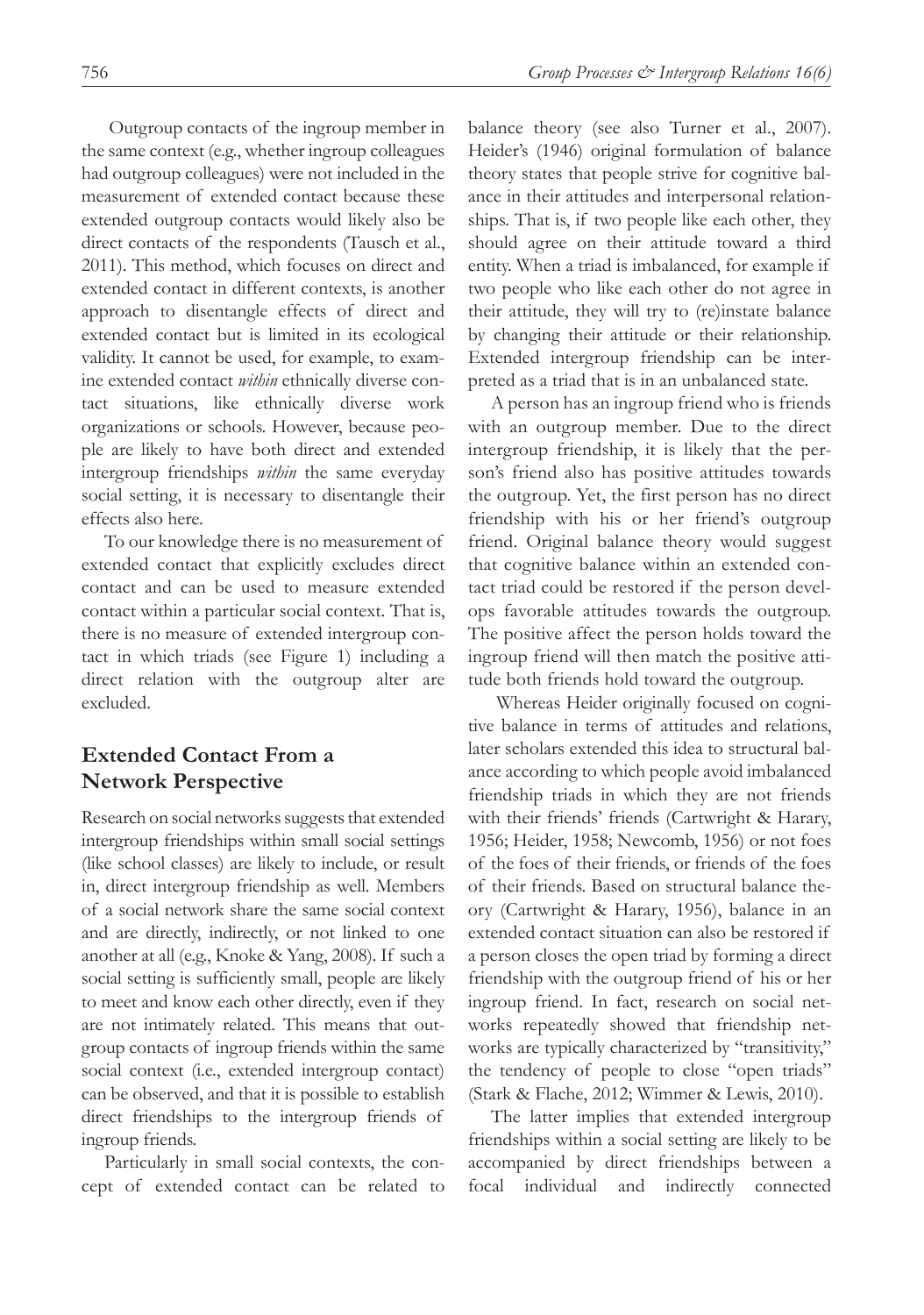outgroup members. From this perspective, it is not surprising that many of the previous studies on extended contact, which used measures that did not specifically exclude direct contact from extended contact triads, found that direct and extended intergroup friendships are strongly related (Paolini, Hewstone, Cairns, & Voci, 2004; Turner & Brown, 2008). When examining extended contact within a social setting, an extended contact measure should be used that separates direct and indirect contact.

We propose to assess the entire social network in a given setting to infer an individual's number of extended friendship relationships that are not simultaneously part of direct friendships. This approach is particularly suitable to study extended intergroup friendships in relatively small social settings in which all individuals are aware of each other. Here, people can be asked who their direct friends are. It is not necessary to ask for their friends' friends because this information can be obtained from the answers of the friends. Because the friends of the friends are known in a complete network, it is also possible to determine whether the first person is really only indirectly related to an ingroup friend's outgroup friend or whether the first person also has a direct friendship with this outgroup member. That is, this approach allows identification of the number of "true" extended intergroup friendships a person has.

# **Extended Contact and Less Positive Attitudes**

Taking a social network perspective also allows a more unintuitive prediction of how extended intergroup friendships are related to outgroup attitudes. Since structural balance theory predicts that people close open triads (Cartwright & Harary, 1956; Heider, 1958), the question arises why extended intergroup friendships would exist at all in small social settings. After all, everybody knows each other and could easily establish direct friendships.

One possible explanation for an "unbalanced" extended intergroup friendship triad may be that this is a deliberate choice of the individuals involved. The fact that a person does not close the triad and thus accepts a state of cognitive dissonance might be an indication of a (very) negative relationship between the person and the outgroup friend of his or her ingroup friend. In other words, in small contexts extended intergroup friendships might in fact signal interpersonal rejection between ingroup and outgroup members. This rejection may subsequently be generalized into more unfavorable attitudes towards the outgroup as a whole because negative intergroup relations have been shown to lead to less favorable outgroup attitudes (Stark et al., 2013). Accordingly, extended intergroup friendships that exist *within* a social setting can be hypothesized to be related to *less* favorable outgroup attitudes instead of to more positive attitudes (Hypothesis 4).

The network perspective suggests that extended intergroup friendships may be context dependent and have different meanings in different contexts. When extended intergroup friendships cross the boundaries of social settings, a person may gain new (positive) information about an outgroup. The person may also alter his or her attitude toward the outgroup to match the attitudes of his or her friends who have direct friendships with outgroup members in order to avoid cognitive dissonance. However, extended intergroup friendships within a social setting (like a classroom or a work group) may also indicate negative interpersonal relationships between members of different groups. In such a context, extended intergroup friendships may have the opposite effect and be related to less favorable outgroup attitudes.

## **The Present Study**

Building on the original extended contact hypothesis, the current study hypothesizes that extended intergroup friendships improve outgroup attitudes and that this is particularly strong for students who held relatively unfavorable initial outgroup attitudes, and for students who do not have direct intergroup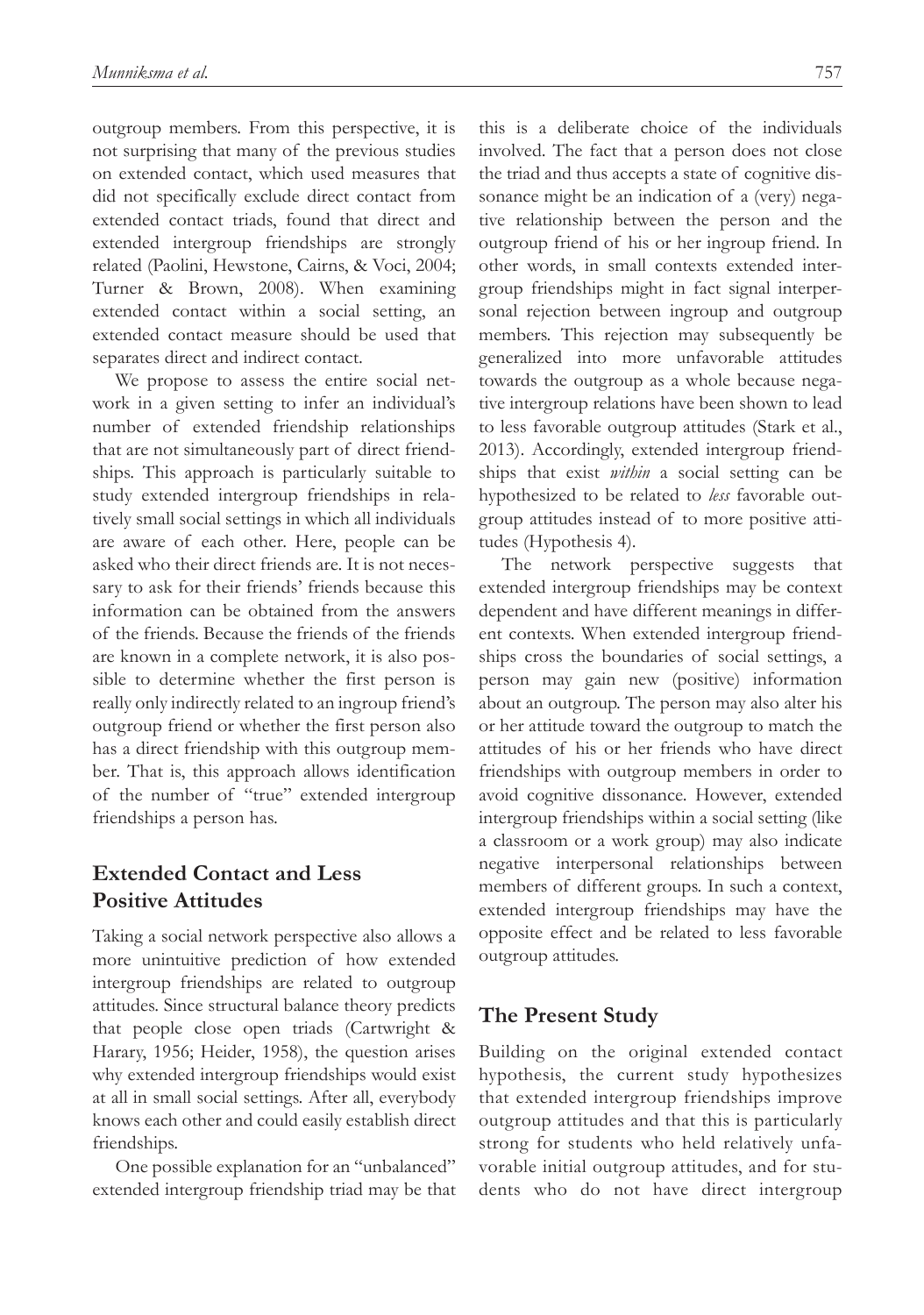friendships. However, building on a network perspective, it was hypothesized that extended intergroup friendships within a social setting are associated with less positive outgroup attitudes instead of more positive ones.

Using a newly developed measure of extended intergroup friendships, these hypotheses are tested longitudinally among Dutch students who just entered ethnically diverse middle schools. We use a lagged design in which direct and extended intergroup friendships 3 months after the transition to middle school predict outgroup attitudes at the end of the first middleschool year, controlling for initial outgroup attitudes right after the transition to middle school. This school transition was accompanied by a complete reallocation of students to school classes, which means that most students encountered their classmates for the first time. For many students this meant new or first-time encounters with students from other ethnic groups. Also, at the beginning of middle school many new friendships are formed (Hardy, Bukowski, & Sippola, 2002) which is likely to affect outgroup attitudes (Poteat, 2007). The hypotheses are tested for Dutch majority group students' friendships with and attitudes toward Turks, because people of Turkish origin form the largest (Statistics Netherlands, 2010) and one of the least liked immigrant groups in the Netherlands, also among adolescents (Verkuyten & Kinket, 2000).

## *Method*

*Participants.* Data for this study come from The Arnhem School Study (TASS; see for more information Stark & Flache, 2012). This is a Dutch longitudinal study in which 1,197 students, within 61 classrooms of 12 middle schools, filled out questionnaires at the beginning of the first school year (T1, September 2008), 3 months later at winter (T2, December 2008), and then 6 months later at the end of the first school year (T3, June 2009). The total sample consisted of 68% Dutch, 9% Turkish, 3% Moroccan, and 20% of students with other

ethnic backgrounds and students' age was 12–13. Students who participated in all three waves and of whom both parents were born in the Netherlands were selected for the current study. Of the Dutch students who participated at T1 ( $n = 807$ ), 82% also participated in T2 and T3 ( $n = 661$ ). Attrition analyses showed that outgroup attitudes at T1 did not differ significantly between students that did and students that did not participate in the study at T2 and T3,  $F(1, 783) =$ .003,  $p = .95$ . The ethnicities of classmates who were not selected for the analyses were taken into account in the calculations of classroom ethnic diversity and the coding of (extended) intergroup friendships.

*Procedure*. After schools agreed to participate, parents were given the possibility to deny consent for their children to participate in the study. In addition, participating students were assured confidentiality and were informed that they were free to discontinue participation. Per school class, students simultaneously completed online questionnaires in their school's computer lab. Teachers read instructions to the students and supervised the completion of the questionnaires, which took on average 30 minutes.

#### *Measures*

*Ethnicity*. Ethnic background was based on the reported countries of birth of both their parents. Following the definition of Statistics Netherlands (Statistics Netherlands, 2010) students were classified as Dutch when both parents were born in the Netherlands. If at least one parent was born outside the Netherlands, the student was assigned the ethnicity of this parent. If both parents were born outside the Netherlands, the student was assigned the ethnicity of the mother. This data was used to code (extended) contact and the number of Turkish classmates.

*Direct intergroup friendships at T2.* At all waves participants were asked "Who of your classmates are your best friends?" Students nominated their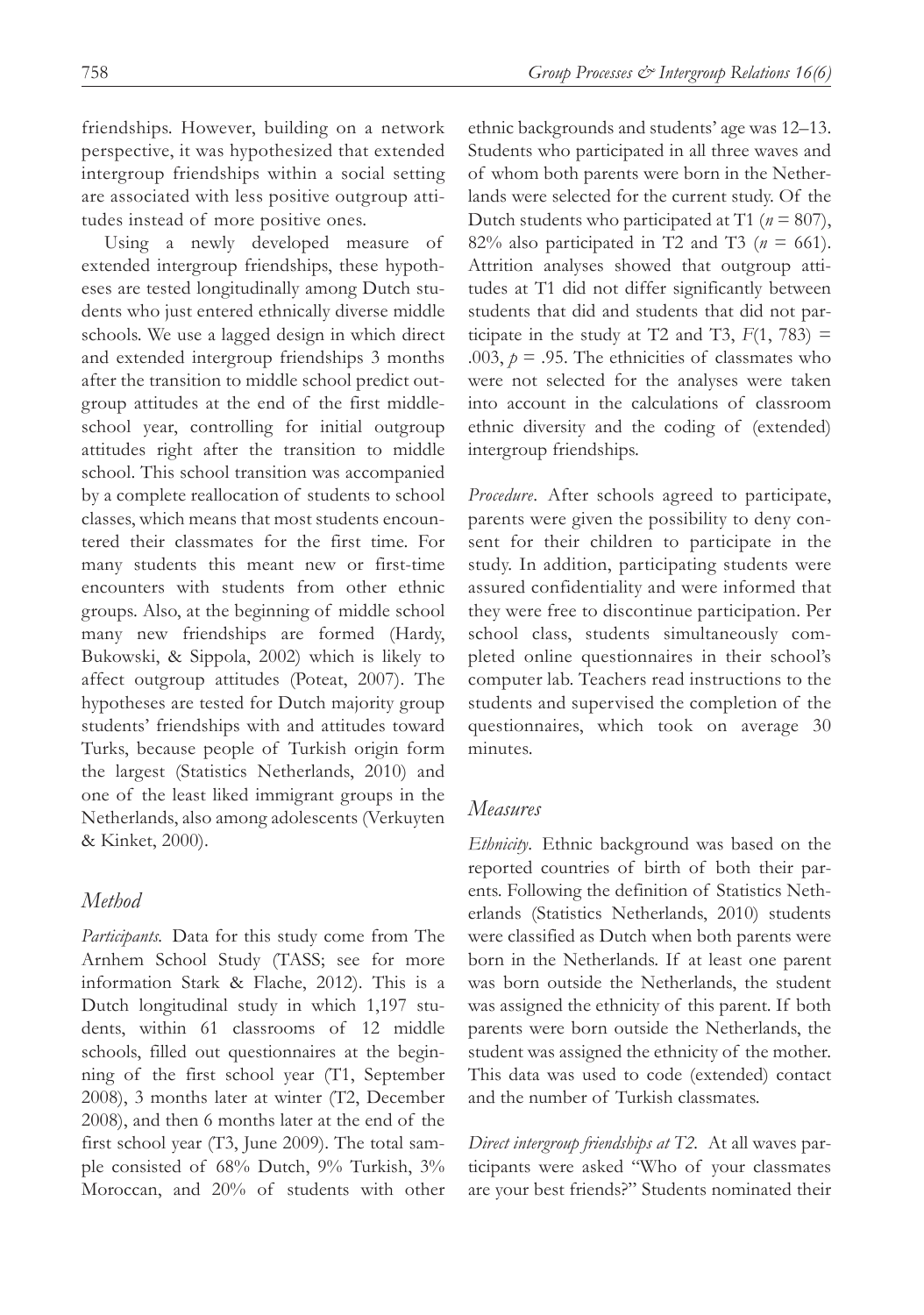best friends on a list showing names of all their classmates. Based on the ethnicity of the nominator and the nominee, the number of unidirectional friendships with Turkish classmates was coded. Friendships at T2, 3 months after entering the new contact situation, were selected because friendships are likely to have developed by this time (Hardy et al., 2002). The number of direct intergroup friendships was dummy coded (0 = *no Turkish friends*, 1 = *at least one Turkish friend*) for the model in which we test the interaction of having direct intergroup friendships with extended intergroup friendships (Hypothesis 2).

*Extended intergroup friendships at T2.* Whereas previous studies measured extended intergroup contact (Paolini et al., 2007; Turner et al., 2008; Wright et al., 1997) by asking how many of the respondents' ingroup friends have intergroup friendships, the current study used peer nominations to measure extended intergroup friendships. To disentangle direct and extended intergroup friendships only triads in which a direct friendship between ego and the outgroup alter was not present were counted as extended intergroup friendships (see the right-hand configuration in Figure 1). Thus, extended intergroup friendships are the number of ego's ingroup (Dutch) friends who nominated Turkish friends that were not nominated by ego. In our descriptive analyses we compare this measure of extended intergroup friendships with the measure including triads with direct intergroup friendships. We refer to the latter as the "conventional measure" because it is based on the extended contact configuration that is assessed with the typically used survey questions. We distinguish these measures as "conventional extended friendships T2" and "network extended friendships T2."

*Ethnic outgroup attitudes at T1 and T3.* A four-item social stereotyping scale was used to measure students' outgroup attitudes toward Turks. Students indicated on a scale from 1 (*totally disagree*) to 7 (*totally agree*), how much they agreed with the statements: "All Turks are ([a] honest, [b] friendly, [c] smart, [d] helpful)" (cf. Vervoort, Scholte, &

Scheepers, 2011). Only positive traits were included in this scale because children older than 7 tend not to discriminate between groups with negative traits, but are more inclined to do so with positive traits (Bigler, Brown, & Markell, 2001; Rutland et al., 2007). Higher scores indicate a more positive outgroup attitude. The scales were internally consistent with a Cronbach's  $\alpha$  = .95 at T1, and  $\alpha$  = .97 at T3.

*Background variables.* Gender was assessed by selfreport and coded as 0 for boys, and 1 for girls. Because the Dutch middle-school system is tracked, we controlled for whether students were in the lower (35%: VMBO, preparatory secondary vocational education), the middle (38%: HAVO, senior general secondary education), or the higher (27%: VWO, preuniversity education) educational track. Dummies were created for the middle and the lower educational track (coded as 1), and the lower track served as the reference category. Last, to control for intergroup friendship opportunities, the number of Turkish classmates was included as a control variable.

## *Analytical Strategy*

To test the hypotheses we performed lagged multilevel regression analysis in MLwiN 2.23 (Rasbash, Browne, Healy, Cameron, & Charlton, 2011). This allowed us to control for the fact that students (Level 1) were nested within classrooms (Level 2; Snijders & Bosker, 1999). Classroom-level variables included in the models were the number of Turkish classmates and education level of the school class. All other variables were measured at the individual level. All metric variables were standardized (Snijders & Bosker, 1999).

The lagged multilevel analyses were built up in three steps (see Table 3). The first model included the control variables at the classroom and the individual level, as well as individual-level outgroup attitudes at T1 to predict outgroup attitudes at T3. In the second model we tested the main effects of having direct and extended intergroup friendships with Turkish classmates at T2 on outgroup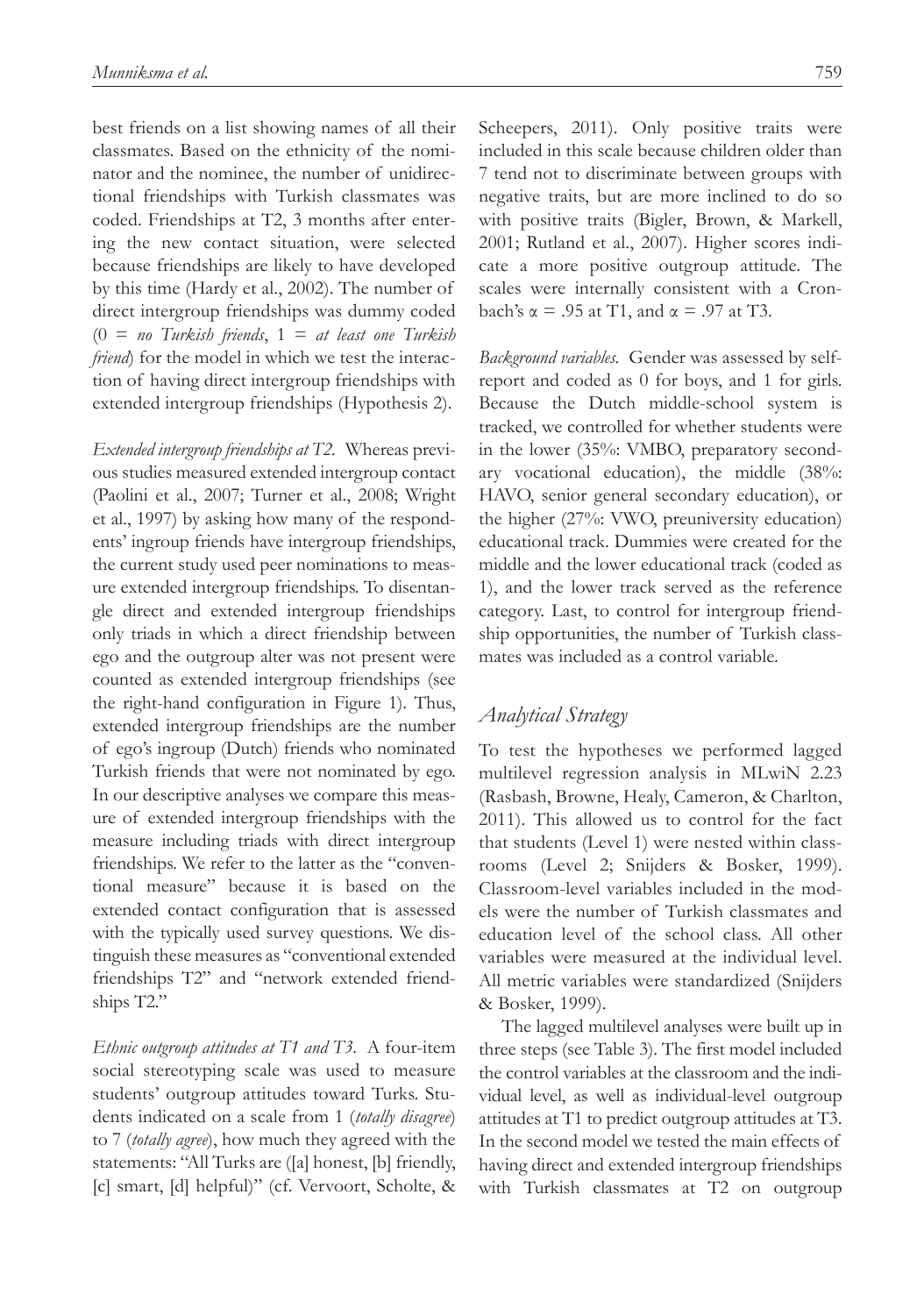|                                      | $\boldsymbol{n}$ | Range         | Mean | SD.  |
|--------------------------------------|------------------|---------------|------|------|
| Turkish classmates                   | 661              | $0 - 16$      | 1.38 | 2.15 |
| Direct intergroup friendships T2     | 661              | $0 - 5$       | 0.18 | 0.56 |
| Conventional extended friendships T2 | 661              | $0 - 5$       | 0.39 | 0.85 |
| Network extended friendships T2      | 661              | $() - 3$      | 0.23 | 0.58 |
| Outgroup attitudes at T1             | 645              | $1.00 - 7.00$ | 3.97 | 1.21 |
| Outgroup attitudes at T3             | 649              | $1.00 - 7.00$ | 3.96 | 1.20 |
|                                      |                  |               |      |      |

**Table 1.** Descriptive statistics for main study variables.

*Note.* The conventional extended friendships measure does not exclude triads with direct intergroup friendships. These triads are excluded in the network extended friendship measure.

**Table 2.** Bivariate correlations between study variables.

|                                            | 1.     | 2.       | 3.        | 4.      | 5.       | 6.       | 7.       | 8.     | 9.       |
|--------------------------------------------|--------|----------|-----------|---------|----------|----------|----------|--------|----------|
| 1. Sex $(1 = \text{girls})$                |        |          |           |         |          |          |          |        |          |
| 2. Education level low                     | $-.05$ |          |           |         |          |          |          |        |          |
| 3. Education level middle                  | .07    | $-.58**$ |           |         |          |          |          |        |          |
| 4. Education level high                    | $-.02$ | $-.44**$ | $-47**$   |         |          |          |          |        |          |
| 5. Turkish classmates                      | .00    | $.45**$  | $-.27**$  | $-19**$ |          |          |          |        |          |
| 6. Direct friendships T2                   | $-.03$ | $.30**$  | $-.18***$ | $-13**$ | $.39**$  |          |          |        |          |
| 7. Conventional extended<br>friendships T2 | $-.03$ | $.28**$  | $-21**$   | $-.08*$ | $.35***$ | $.55***$ |          |        |          |
| 8. Network extended<br>friendships T2      | $-.03$ | $.18***$ | $-.11**$  | $-.07*$ | $.34***$ | .03      | $.66***$ |        |          |
| 9. Outgroup attitude T1                    | $.08*$ | .03      | $-.05$    | .03     | $.09*$   | $.08*$   | .01      | $-.03$ |          |
| 10. Outgroup attitude T3                   | $-.02$ | $-.01$   | $-.01$    | .02     | .06      | $.15***$ | .05      | .01    | $.34***$ |

*Note.* In the conventional extended friendship measure, triads with direct friendships are not excluded. In the network measure, triads with direct friendships are excluded.

*\*p* < .05; *\*\*p* < .01.

attitudes at T3. In the third model we tested the interaction effects of extended intergroup friendships with outgroup attitudes (Model 3.1), and of extended intergroup friendships with (dummycoded) direct intergroup friendships at T2 (Model 3.2). All regression models presented in Table 3 were computed using our new measure of network extended friendships. We replicated these models also with the conventional measure and will discuss the differences between the findings for the two measures.

#### *Results*

*Preliminary analyses*. Descriptive statistics on all main variables are presented in Table 1. The

number of direct friendships with Turkish classmates was rather low  $(M = 0.18, SD = 0.56)$ , in part reflecting the low number of Turkish classmates for the Dutch students in our sample  $(M =$ 1.38,  $SD = 2.15$ ). Regarding the extended intergroup friendships measure, Table 1 shows that the average number of extended intergroup friendships was higher when triads with direct intergroup friendships were included (conventional measure;  $M = 0.39$ ,  $SD = 0.85$ ), than when triads with direct intergroup friendships were excluded (network measure;  $M = .23$ ,  $SD = .85$ ). Paired sample *t* tests show that this difference was statistically significant,  $t(660) = 6.56$ ,  $p < .001$ . Furthermore, bivariate correlations (Table 2) show that having Turkish friends (T2) was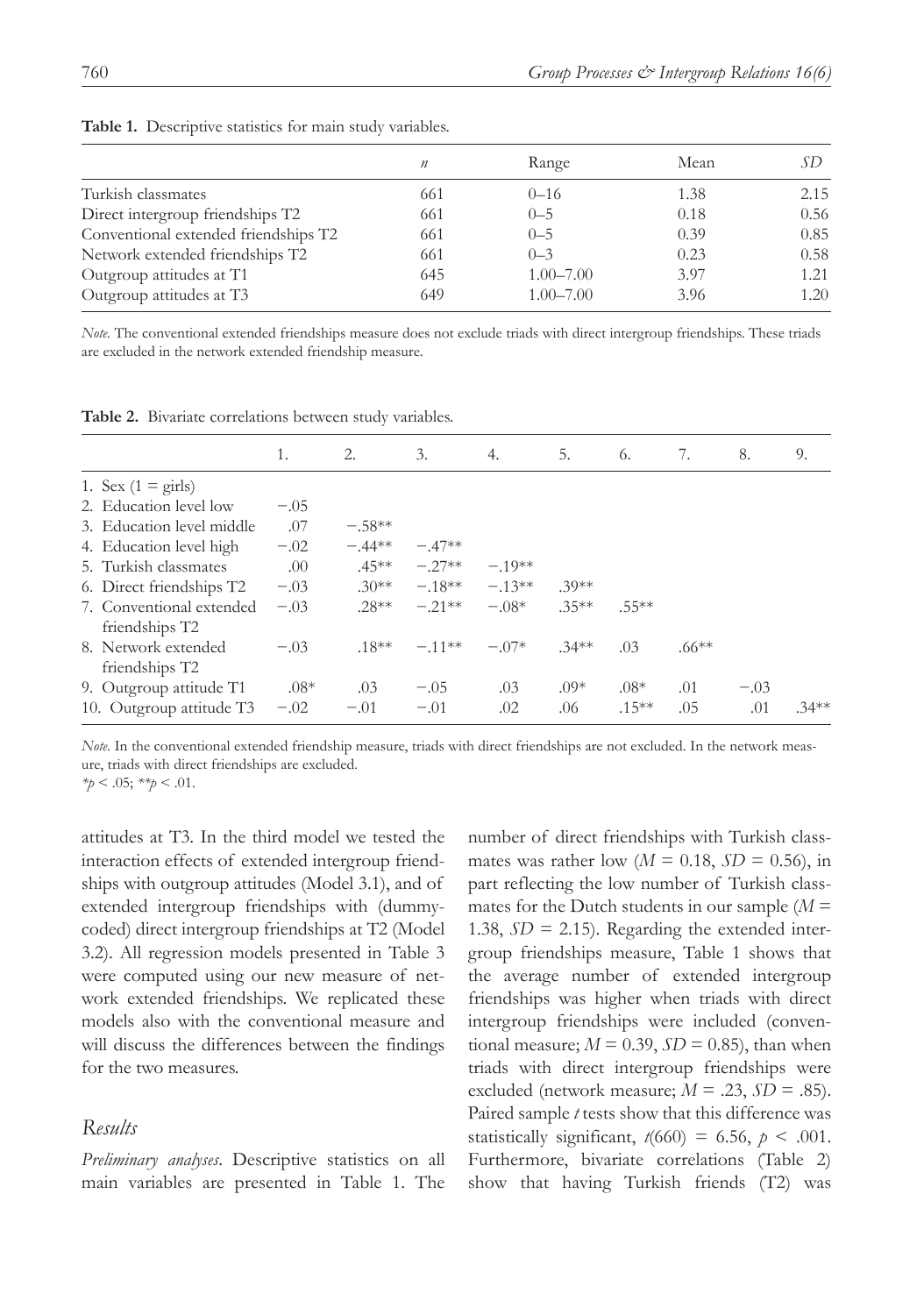|                                                 | Model 1       | Model 2       | Model 3.1      | Model 3.2        |
|-------------------------------------------------|---------------|---------------|----------------|------------------|
|                                                 | B(SE)         | B(SE)         | B(SE)          | B(SE)            |
| Constant                                        | $-.02(.07)$   | $-.06(.07)$   | $-.06(.07)$    | $-.11(.08)$      |
| Level 1                                         |               |               |                |                  |
| Control variables                               |               |               |                |                  |
| Girl                                            | $-.07(.08)$   | $-.06(.07)$   | $-.05(.07)$    | $-.07(.08)$      |
| Outgroup attitudes T1                           | $.34(.04)$ ** | $.33(.04)$ ** | $.33(.04)$ **  | $.33(.04)$ **    |
| Contact variables                               |               |               |                |                  |
| Direct intergroup friendships T2 <sup>a</sup>   |               | $.15(.04)$ ** | $.15(.04)$ **  | $.43$ $(.13)$ ** |
| Network extended friendships T2                 |               | .02(.04)      | $.01$ $(.04)$  | .03(0.04)        |
| Interaction                                     |               |               |                |                  |
| Attitudes T1 * Extended Friendships T2          |               |               | $-.09$ (.04)** |                  |
| Direct Friendships T2 * Extended Friendships T2 |               |               |                | $-.07(.10)$      |
| Level 2 controls                                |               |               |                |                  |
| Middle educational track ( $ref = lower$ track) | .09(.10)      | .14(.10)      | .14(.10)       | .15(.10)         |
| Higher educational track                        | .09(.10)      | .14(.10)      | .14(.10)       | .15(.10)         |
| No. of Turkish classmates                       | .06(.04)      | .001(.05)     | .00(.05)       | .02(0.05)        |
|                                                 |               |               |                |                  |
| Explained variance Level 1                      | 13%           | $14\%$        | 15%            | 14%              |
| Explained variance Level 2                      | $21\%$        | 23%           | $24\%$         | 23%              |
| $\chi^2$ deviance difference                    | $129.5**$     | $13.1**$      | $5.7*$         | $12.01**$        |

**Table 3.** Standardized coefficients of lagged multilevel analyses predicting outgroup attitudes toward Turks at T3.

*Note. n* classes = 58, *n* students = 632.

"The variable direct intergroup friendships was dummy coded in Model 3.2. Hence, model comparison  $(\chi^2)$  in this case was done between Model 1 and Model 3.2.

*\*p* < .05; *\*\*p* < .01.

strongly related to the conventional measure of extended intergroup friendships  $r(661) = .55$ ,  $p \le$ .01, but not to our new network extended intergroup friendships measure,  $r(661) = .03$ ,  $p = .44$ . This indicates that the conventional measure of extended intergroup friendships, which does not exclude direct intergroup friendship, overlapped with direct intergroup friendships. Hence, an effect on outgroup attitude could be due to direct or extended intergroup friendships. Our new measure of network extended intergroup friendships avoids this problem and showed no overlap with direct friendships.

Regarding the relation between direct intergroup friendships and outgroup attitudes, bivariate correlations show that students who had direct friendships with Turkish classmates at T2, had more positive outgroup attitudes at T1 and at T3. Direct friendships with Turks were more strongly related to outgroup attitudes at T3  $(r =$  .15,  $p < .001$ ), than to outgroup attitudes at T1 (*r*  $= .08, p = .04$ ). The number of extended intergroup friendships with Turks was for none of the two measures correlated with outgroup attitudes. In addition, outgroup attitudes at T1 and T3 correlated only at  $r(661) = .34$ ,  $p < .01$ . This indicates that the attitude toward the Turkish outgroup was not stable over the first middleschool year.

*Main analyses*. Multilevel regression results predicting outgroup attitudes In line with previous studies on intergroup contact, the multilevel regression results (Table 3) show that friendships with Turkish peers at T2 improved outgroup attitudes at T3 ( $B = .15$ ,  $SE = .04$ ,  $p <$ .01), controlled for students' attitudes at T1. None of the control variables were significant predictors of attitude change. Moreover, we did not find a significant main effect of (network)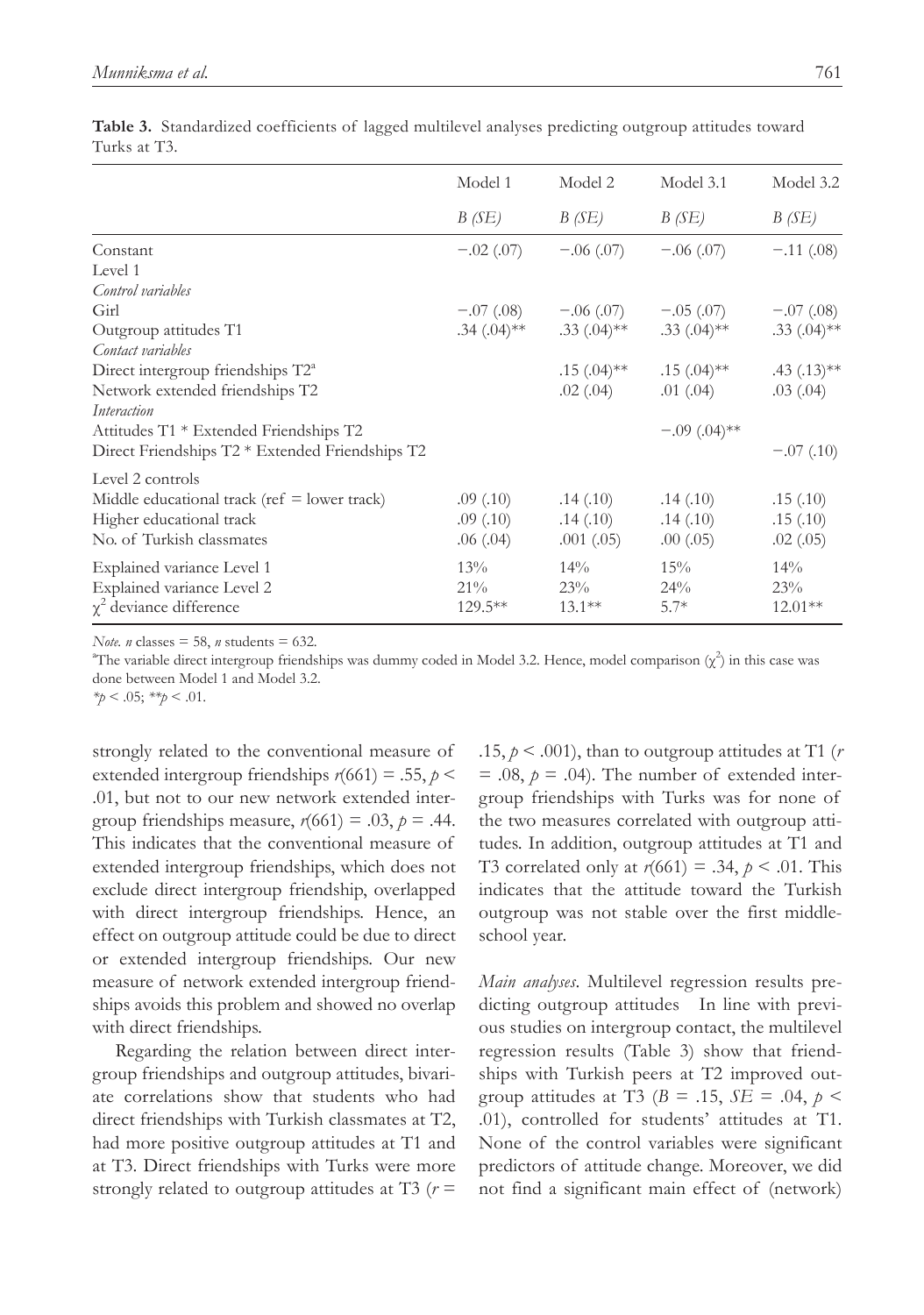

**Figure 2.** Simple slopes for students with relative unfavorable (sign.) versus favorable (not sign.) outgroup attitudes at T1.

extended intergroup friendships at T2 on outgroup attitudes at T3 ( $B = .02$ ,  $SE = .04$ ,  $p = .54$ ) in Model 2. Accordingly, having ingroup friends who had outgroup friends was not related to more positive attitudes. This result shows that we neither found support for the positive extended intergroup friendships effect (Hypothesis 1) nor for the possible negative association of extended intergroup friendships with outgroup attitudes (Hypothesis 4).

It was furthermore hypothesized that in particular for students who had relatively unfavorable outgroup attitudes at T1, extended intergroup friendships would lead to more favorable attitudes at T3 (Hypothesis 2). This hypothesis was tested by including an interaction effect (Attitudes T1 \* Extended Intergroup Friendships) in Model 3.1. Consistent with Hypothesis 2, the results (Model 3.1) show that the effect of extended intergroup friendships at T2 was moderated by the attitude at T1,  $B =$  $-.09$ , *SE* = .04,  $p = .02$ .

To facilitate interpretation of the significant interaction effect, we calculated simple slopes (Aiken & West, 1991) for the effects of extended

friendships for students who had relatively unfavorable outgroup attitudes at T1 (i.e., one standard deviation below the mean), for students with average outgroup attitudes at T1, and for students who had relatively favorable attitudes at T1 (i.e., one standard deviation above the mean). Supporting Hypothesis 2, the simple slope analyses showed that the net-effect of extended intergroup friendships on outgroup attitudes was significant and positive for students who had unfavorable attitudes at T1 (simple slope:  $B = .10$ ,  $SE = .05$ ,  $p = .04$ ), but there was no significant net-effect of extended intergroup friendships for students who had average outgroup attitudes at T1 (simple slope: *B* = .02, *SE* = .04, *p* = .58), or held favorable outgroup attitudes at T1 (simple slope:  $B = -.08$ ,  $SE = .06$ ,  $p = .19$ ).<sup>1</sup> Figure 2 illustrates these findings.

We also hypothesized that extended intergroup friendships would improve outgroup attitudes in particular of students who did not have intergroup friendships themselves (Hypothesis 3). This was tested by including an interaction effect (Direct Intergroup Friendships \* Extended Friendships) in Model 3.2. Because we were interested in whether extended intergroup friendships affected students without direct intergroup friends more than students with direct intergroup friendships, the variable direct intergroup friendships was dummy coded (0 = *no Turkish friends*, 1 = *at least one Turkish friend*). Model 3.2 shows that this interaction effect was not statistically significant (*B* = −.07, *SE* = .10, *p* = .46). This indicates that the effect of extended intergroup friendships was not different for those who did or did not have direct contact.

*Analyses with the conventional extended contact measure.* To examine whether the network measure and the conventional way of measuring extended contact yielded different results, we replicated the regression analyses with the conventional measure of extended intergroup friendships (not excluding triads with direct contact). The results of the analyses did not differ from the ones presented in Table 3 in terms of direction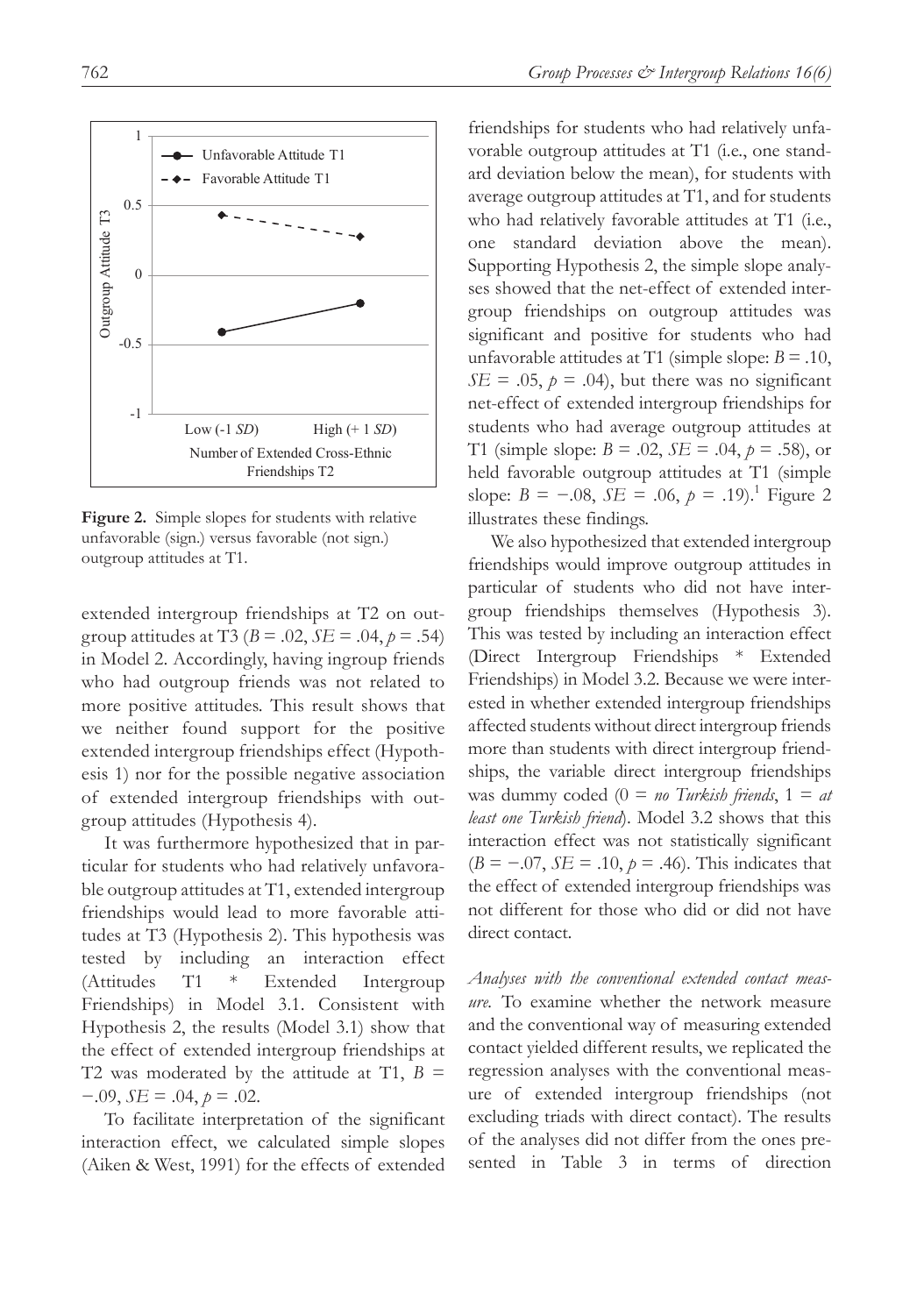and significance, except for one difference. The moderation effect of extended contact with attitudes at T1 was not statistically significant,  $B =$ −.07, *SE* = .04, *p* = .10. Thus, when using the conventional extended intergroup friendships measure, the results did not support our hypothesis that extended intergroup friendships had a stronger effect on outgroup attitudes for those students who held negative attitudes at the beginning of the school year.

*Additional analyses.* The moderating effect of initial outgroup attitudes might occur not only for extended contact but also for direct contact. To test this possibility, we included an interaction effect of the variable direct intergroup friendships with outgroup attitudes at the beginning of the school year. This interaction effect was not significant (and is not presented in Table 3). Thus, direct friendships with Turks improved outgroup attitudes of students regardless of their (positive or negative) initial outgroup attitudes.

To test the robustness of the causal relations between (extended) intergroup friendships and outgroup attitudes, we repeated the regression analyses with attitudes at T2 as an independent variable replacing attitudes at T1. These analyses yielded similar results. That is, when controlling for attitudes at T2, having Turkish friends at T2 improved attitudes towards Turks at T3 ( $B = .13$ ,  $SE = .04$ ,  $p < .01$ ), and extended intergroup friendships at T2 improved outgroup attitudes in particular for students who held negative outgroup attitudes at T2 (interaction:  $B = -0.10$ ,  $SE =$  $.03, p \leq .01$ ).

Different from the analyses with initial attitudes at T1, the simple slope of students who had favorable outgroup attitudes at T2 was also significant. For students who had favorable attitudes at T2, extended intergroup friendships at T2 was related to less favorable outgroup attitudes at T3 (simple slope: *B* = −.10, *SE* = .05, *p* = .04), and for students who had less favorable attitudes at T2 extended intergroup friendships at T2 was related to more favorable attitudes at T3 (simple slope:  $B = .11$ ,  $SE = .05$ ,  $p = .04$ ). These alternative analyses point to partial support of Hypothesis 4. Extended intergroup friendships were related to a decrease in outgroup attitudes, but only for students who had more favorable attitudes at T2.

### **Discussion**

The present study examined conditions under which extended intergroup friendships improve outgroup attitudes. It was hypothesized that these friendships improve outgroup attitudes particularly for individuals who hold initially relatively unfavorable outgroup attitudes, and for individuals who do not have direct intergroup friendships themselves. Moreover, taking a network perspective, we presented a measure for extended intergroup friendships that avoids misclassification of intergroup friendship as extended when it is in fact direct, and we theorized that extended intergroup friendships in small social settings could also have potential negative effects. This was examined among Dutch students who just entered multiethnic middle schools.

#### *Main Findings*

In line with intergroup contact theory (Allport, 1954), our study showed that direct intergroup friendships with Turkish peers led to more positive attitudes toward Turks amongst native Dutch students. In contrast to the extended contact hypothesis (Wright et al., 1997), we did not find support for Hypothesis 1, that extended intergroup friendships within school classes had a positive main effect on outgroup attitudes. This is in line with some earlier findings in school classes (e.g., Feddes et al., 2009). Moreover, the absence of an effect of extended intergroup friendship meant that we also had to reject Hypothesis 4, which stated that extended intergroup friendships in small social settings may be related to more negative attitudes.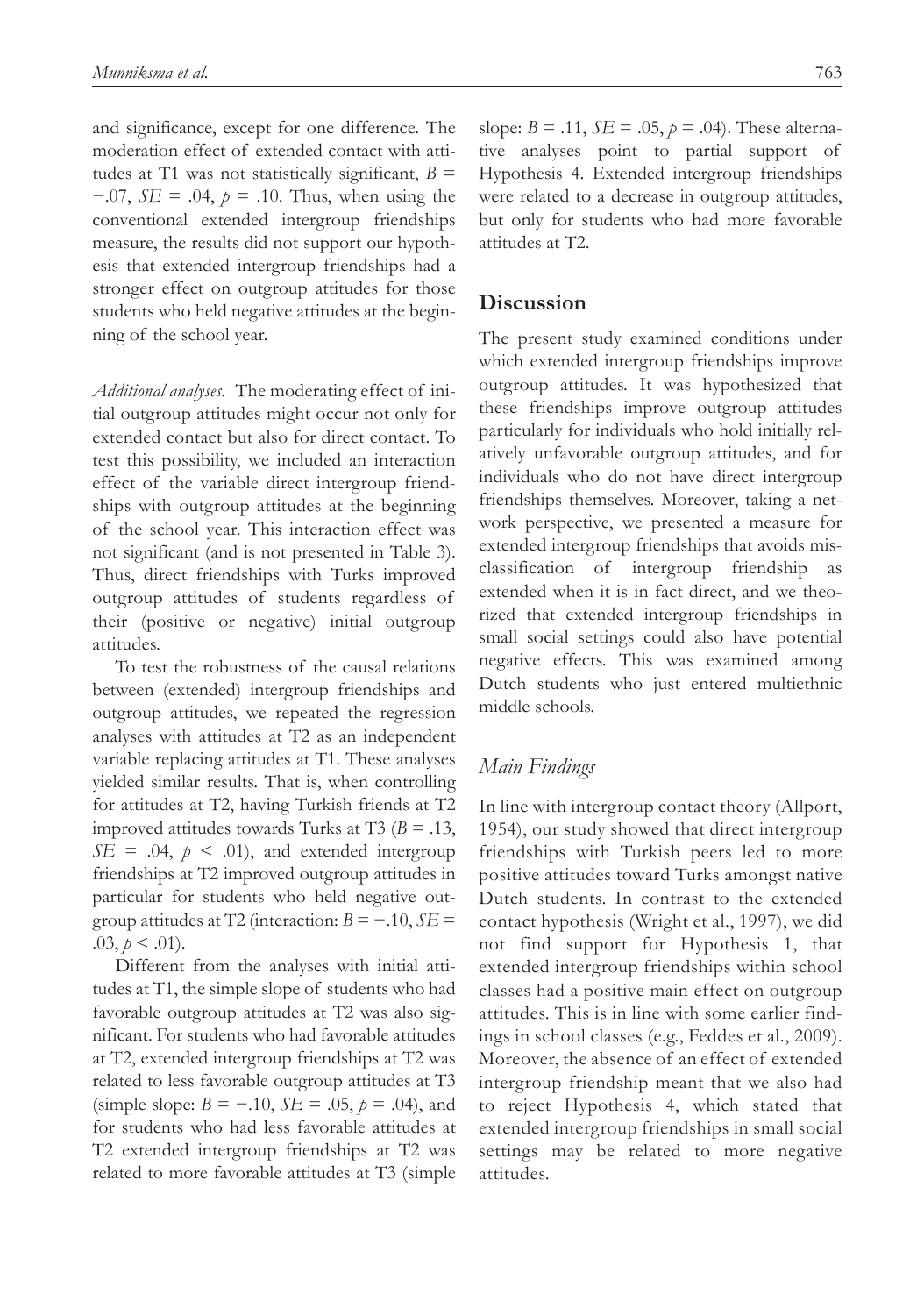To add to the extended contact literature, this study investigated conditions that could affect whether extended intergroup friendships improve outgroup attitudes. We expected that effects of extended intergroup friendships would be moderated by outgroup attitudes that students initially held when they entered middle school. In line with Hypothesis 2, we found that extended intergroup friendships improved outgroup attitudes particularly for students who initially held unfavorable attitudes. In addition, we found a negative (non- to marginally significant) trend for students with initially favorable outgroup attitudes. Additional analyses showed that this negative trend was significant when we controlled for attitudes at T2 instead of attitudes at T1. Thus, among students with positive outgroup attitudes 3 months after they entered middle school, extended intergroup friendships were related to a less favorable outgroup attitude.

In sum, extended intergroup friendships improved intergroup attitudes among students with initially unfavorable attitudes. Additional analyses, however, showed that extended intergroup friendships may also be related to a decline in positive outgroup attitudes among students with favorable outgroup attitudes later in the school year (at T2). Although the latter effect was only significant when controlling for attitudes at T2 (and not when controlling for attitudes at T1), the potential opposite effects might point to two different implications of extended intergroup friendships. On the one hand, extended intergroup friendships improved outgroup attitudes, like originally suggested (Wright et al., 1997), but only among respondents who initially held negative outgroup attitudes. This is in line with the study of Paolini et al. (2007) who found that extended contact in particular reduced prejudice to more highly prejudiced groups. Individuals who hold unfavorable outgroup attitudes might refrain from forming a direct friendship with an outgroup member because of their unfavorable attitude (Binder et al., 2009; Swart, Hewstone, Christ, & Voci, 2011). However, they gain new information through the intergroup friendships

of their friends, which can improve their own attitude. As argued in the first part of this article, for students who already hold positive outgroup attitudes, new information might not change their already positive attitudes. Additionally, next to this cognitive explanation, the social network perspective offers an affective explanation. It might be that students with extended intergroup friendship (unbalanced triads) reduce cognitive dissonance through adjusting their negative attitude. However, when students already have a positive outgroup attitude, they do not need to change it in order to restore balance.

On the other hand, extended intergroup friendships were related to a decline in favorable outgroup attitudes, like we theorized based on structural balance theory, but only among individuals with initially favorable outgroup attitudes at T2. These adolescents had the possibility to close the unbalanced triad and become direct friends with the outgroup friends of their ingroup friends. Structural balance theory even predicts that they would do so to avoid cognitive dissonance (Cartwright & Harary, 1956; Heider, 1958) and their positive outgroup attitude should not prevent them from doing so. Yet, the existence of an extended intergroup friendship (excluding the direct outgroup friendship) indicates that people chose *not* to close the triad.

The continuation of an unbalanced situation with its associated cognitive dissonance might indicate a negative relationship with the outgroup member. Such negative outgroup relations may disconfirm initially positive attitudes and hence lead to less favorable outgroup attitudes. Previous research has shown that negative interpersonal relationships led to more unfavorable outgroup attitudes in the long run (Stark et al., 2013). Thus, our findings for the subgroup of students who held positive outgroup attitudes at T2 were consistent with Hypothesis 4. On average, extended intergroup friendships did not have an effect on attitude change because the positive effect among the group with initially negative attitudes and the negative trend among those with initially positive attitudes counterbalanced each other.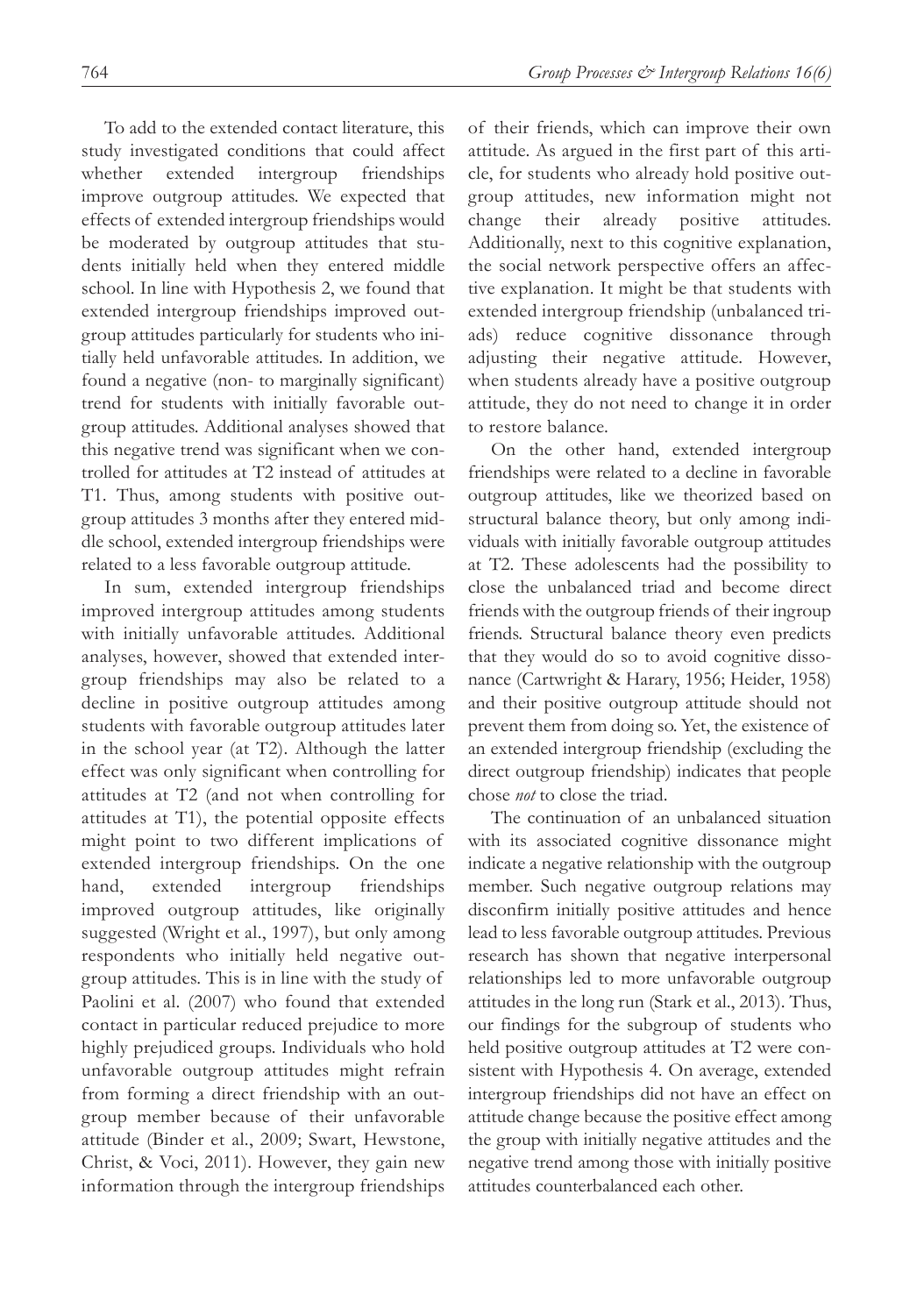However, the question remains why the negative effect of extended contact among students with relatively favorable outgroup attitudes was significant when these attitudes were measured at T2 and only showed a trend (marginally significant when looking at more extreme positive attitudes) when attitudes were measured at T1. The technical explanation might be that the mean value of outgroup attitudes among students in extended intergroup friendship triads who also had favorable attitudes were higher at T2 than at T1. This may have been caused by different processes. For example, those students may have developed more positive outgroup attitudes between T1 and T2 because they became direct friends of their ingroup friends' outgroup friends. Yet, these friendships were terminated shortly before the second measurement and negative interpersonal relationships with the former friends developed, which subsequently led to unfavorable outgroup attitudes at T3.

Another explanation could be that some students were already part of an unbalanced triad earlier in the school year. These students may have already developed less favorable (but still positive) attitudes towards the outgroup at T1. However, these students did not belong anymore to the group of students with positive attitudes at T2 because their outgroup attitudes continued to become more negative. Accordingly, mean outgroup attitudes at T2 were somewhat higher for the group of students with favorable outgroup attitude. Unfortunately, the exact reason cannot be given based on our data. Future studies have to study this process in more detail.

Furthermore, while the initial outgroup attitude moderated the effect of extended intergroup friendships on attitude change, additional analyses showed that this attitude did not moderate the effect of direct intergroup friendships on attitude change. This is a surprising finding given that previous studies found that direct intergroup friendships were more strongly related to outgroup attitudes among people high on right-wing authoritarianism (Dhont & van Hiel, 2011) and social dominance orientation (Hodson, 2011). However, Dhont and van Hiel (2011) also found

a weaker moderation effect of authoritarianism for direct friendships than for extended contact. Furthermore, different from these previous studies, the current study focused on (mostly) new friendships of students who just entered middle school, used earlier outgroup attitudes as a moderator, and examined intergroup friendships within the classroom context.

These differences may explain why results differ from previous studies, but we believe there is also a theoretical reason related to the difference between direct and indirect outgroup friendships. A moderation of the intergroup friendship effect could either be caused by a negative effect for those with initially positive attitudes (like the effect we found for extended contact) or by a stronger effect for those with initially negative attitudes. However, in the case of direct friendships, the former is rather unlikely. Whereas extended contact might mean that there is a negative outgroup relation, this is not the case for direct friendships. The latter, a stronger effect for those with initially negative attitudes may be caused by a ceiling effect. Students with positive attitudes cannot improve their attitude as strongly as those with negative attitudes because they score already very high on the attitudes scale. The fact that we did not find such a moderation may also indicate that there was still sufficient room for improvement among students in our sample that already had relatively favorable attitudes.

As another moderating condition, we tested whether extended contact would improve outgroup attitudes among people who did not have direct friendships themselves (Hypothesis 3). This was expected because extended intergroup contact should provide new information and adolescents with outgroup friendships already possess (positive) information from their own outgroup contact experiences. Whereas several studies found this association (Cameron et al., 2011; Christ et al., 2010; Dhont & van Hiel, 2011), we did not find support for the hypothesis in our sample. Next to the difference in study designs and age groups between our study and this earlier research, we focused on contact within classrooms. As described before, extended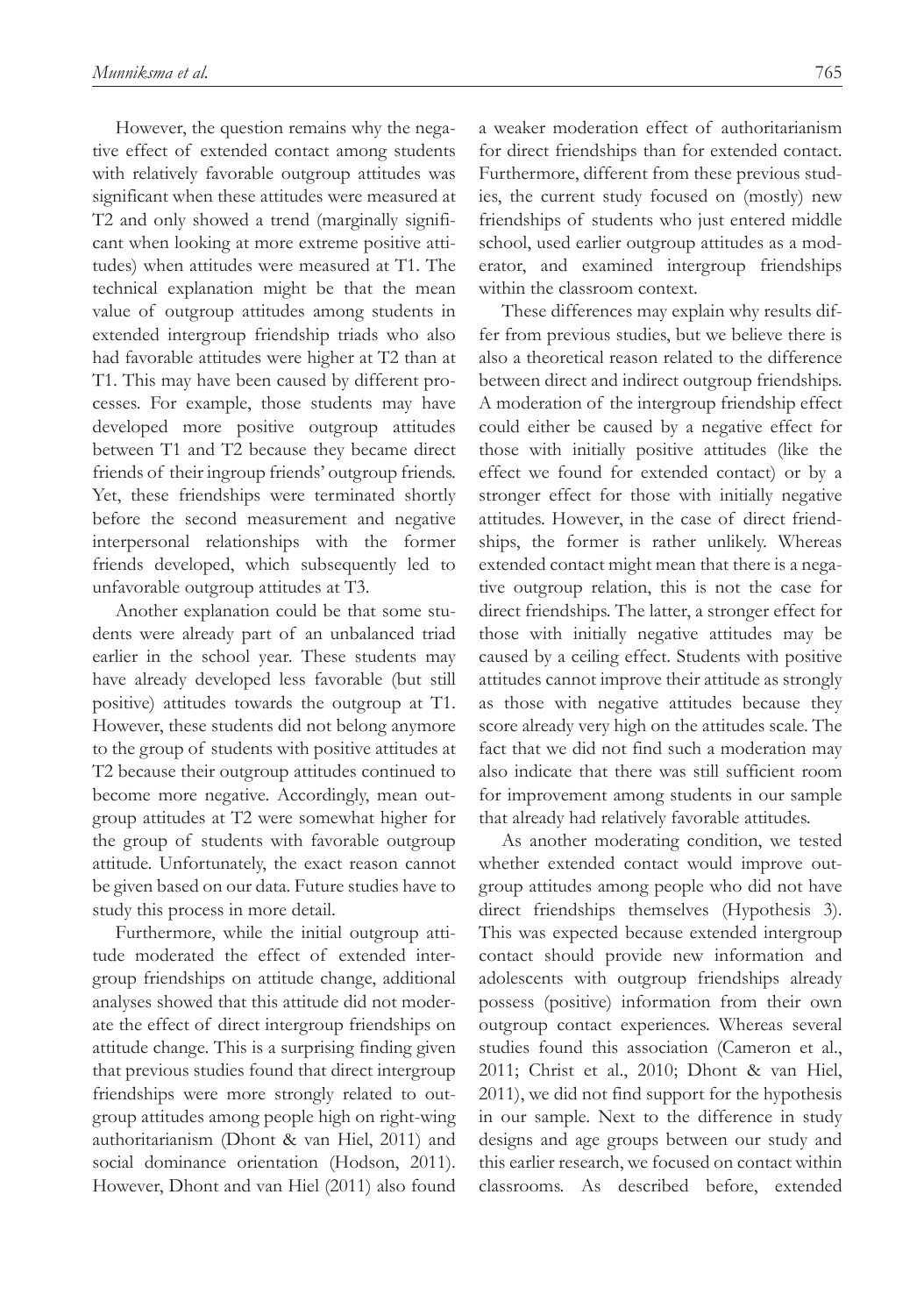intergroup friendships within a social setting like a school class may have another meaning than in other social settings. Accordingly, not having direct intergroup friends but only extended intergroup friends may be a consequence of negative attitudes, rather than an impetus for developing more positive attitudes. Moreover, it might be that students have direct intergroup friendships outside the school that we could not account for in our analyses.

The current study adds to previous research by providing a new measure for extended intergroup friendship that excludes triads with direct outgroup contact. Whereas most previous studies made use of survey questions (e.g., Tausch et al., 2011) to measure extended contact, we proposed a new measure using "best friend" peer nominations. Because the Arnhem School Study has data on complete social networks within school classes, we were able to examine extended intergroup friendships using concepts from social network analysis. By comparing our new measurement with analyses based on the extended intergroup friendships measure that included direct friendship between ego and the outgroup alter, and thus resembled the conventional survey questions, the current study showed that excluding direct contact gives somewhat different results. The conventional measure correlated highly with direct contact. This was not the case for the network measurement of extended intergroup friendships. Moreover, the effect of the conventional measure was not moderated by respondents' initial outgroup attitudes.

The extended contact hypothesis addresses situations in which a person has no direct contact with an outgroup contact of his or her ingroup friends (Wright et al., 1997) and our study shows that researchers can derive different conclusions depending on whether a direct intergroup friendship in an extended friendship triad is taken into account or not. In our view, this makes a strong point for employing a measure of extended intergroup friendships based on peer nominations to assess "truly" extended contact. Given the recent increase in the number and quality of studies that collect network data on intergroup relations, we

believe that this can be a fruitful avenue for future research on extended contact within small social settings like school classes, work groups, or sport clubs.

The current study also adds to previous research because it is one of the few studies that tested the extended contact hypothesis longitudinally. Even though reverse effects (of attitude on extended contact) might be unlikely, the current study shows that extended intergroup friendships improve not only outgroup attitudes measured simultaneously with the extended friendships (for those with initially unfavorable attitudes), but also that it improves attitudes at the end of the school year in comparison with the beginning of the school year.

#### *Limitations and Further Research*

Paolini et al. (2007) argued that direct intergroup friendships particularly affect affection-based attitudes and extended intergroup friendships are more effective at improving cognition-based attitudes. In line with Turner et al. (2007), the current study argued for the importance of cognitive as well as affective processes for understanding how extended intergroup friendships may affect outgroup attitudes in small social settings. Cognitively, extended intergroup contact could provide new information (e.g., in- and outgroup norms) which may change intergroup attitudes. Affectively, structural balance theory argues that in order to avoid cognitive dissonance, people will adjust their outgroup attitude to the attitude of their ingroup friend. Whether the processes that underlie extended contact effects are predominantly affective or cognitive might differ between small and larger social settings. Hence, it seems important for future research to examine affective versus cognitive mediators of extended contact in more detail and whether this differs between small and large settings.

The social network measure of extended intergroup friendships has important advantages. First, by excluding triads in which there is a direct friendship between ego and the outgroup alter, the separate effects of direct and extended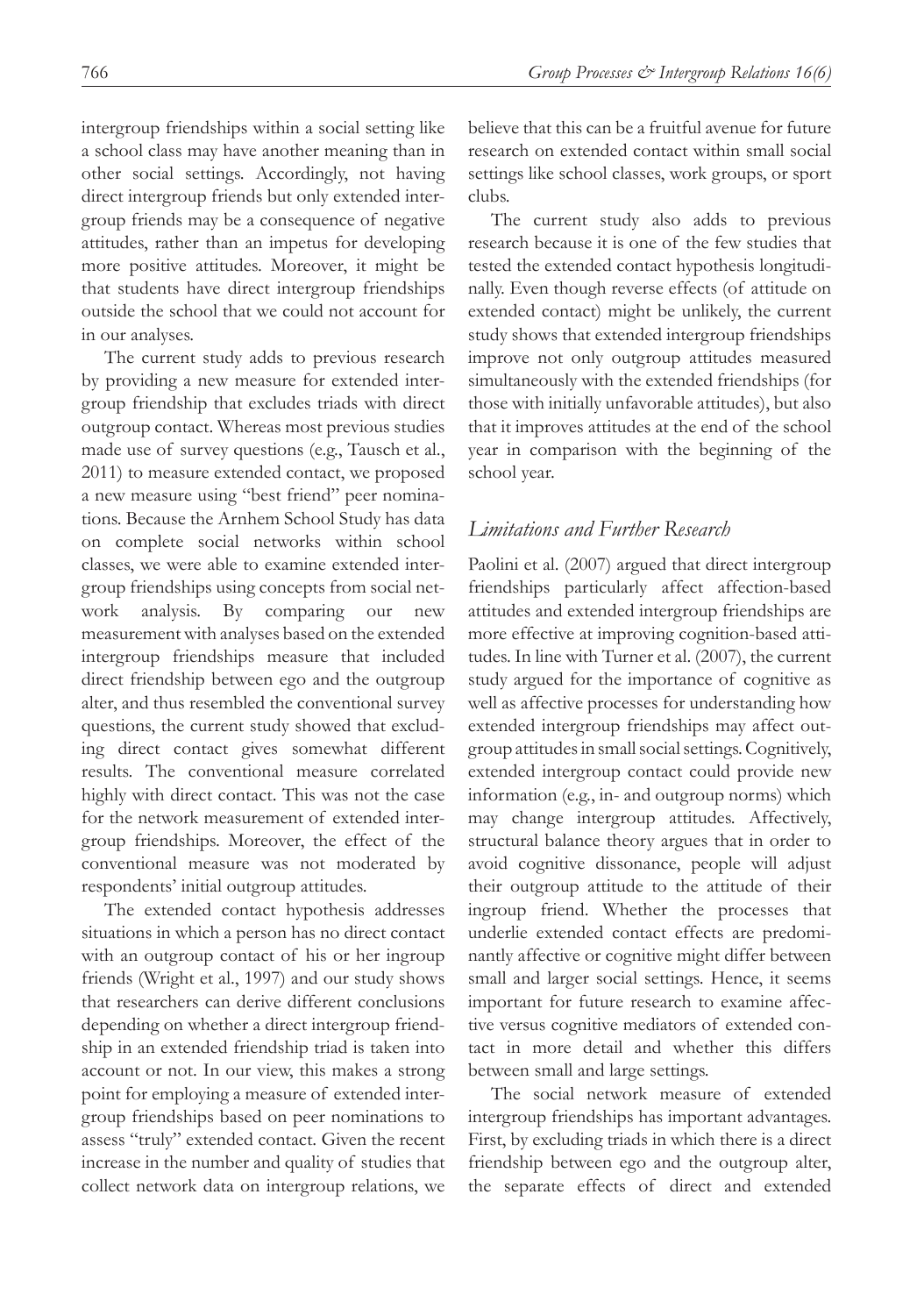intergroup friendships can be disentangled. Second, the new measure is suitable for measuring extended contact within ethnically diverse contact situations in which many people operate in their daily lives. Third, the social network measure gives more detailed information about the amount of extended contact than traditional survey questions that commonly work with survey scales. Furthermore, it is not very demanding for respondents because they only have to name their friends and do not have to recall the friends of their friends. Fourth, the social network measure can be used with different types of social relations. For example, negative extended intergroup contact effects can be examined with peer rejection and bullying nomination data.

However, the social network measure also has some limitations. Foremost, full social network data is needed which means that most social network studies are limited to one context. Extended and direct intergroup relations outside this context are not taken into account. Fortunately, several network studies are becoming available that are not limited to the classroom, but that include entire school cohorts (e.g., Add Health: Harris, 2009), or even a whole community (the Swedish 10 to 18 Study: Kiesner, Kerr, & Stattin, 2004). Furthermore, even though the new measure takes the existence of direct friendships into account, the absence of a direct intergroup friendship within the extended contact triad does not mean that ego does not know the outgroup alter. There might still be a positive or a negative relation with the outgroup alter which is not labeled as friendship.

Moreover, we examined the effect of extended intergroup friendships within classrooms. On the one hand this meant that we could reasonably assume that students knew about the intergroup friendships of their ingroup friends. Moreover, the focus on extended intergroup friendships within classrooms is relevant for extended contact interventions which are often targeted at restricted settings like school classes (e.g., Cameron, Rutland, & Brown, 2007). On the other hand, due to our focus on extended intergroup friendships within the classroom, we

did not take students' direct and extended intergroup friendships outside the classroom into account. The absence of a friendship with a Turkish classmate does not necessarily mean that a Dutch student does not have Turkish friends at all. This could interfere with the processes within the school class. Also, to examine extended intergroup friendship effects in a small setting, the current study focused on the ecology of the classroom. Future studies should examine whether findings replicate in other small social settings like for example work organizations or sport clubs.

A potential concern about our study could be that the findings reflect regression of outgroup attitudes to the mean. For students with initially unfavorable outgroup attitudes extended friendships are related to less unfavorable attitudes, and students with initially favorable attitudes show a trend to less favorable attitudes. However, the absence of a reduction of the standard deviation of outgroup attitudes shows that not all students become more similar to the mean over time. Further, the interaction of direct friendships with initial outgroup attitudes was not significant, indicating that it is really extended intergroup friendships that affect attitudes of students who initially held relatively favorable or unfavorable outgroup attitudes.

A related concern is that the moderation that we found may reflect a ceiling effect; for students who already have favorable attitudes towards the outgroup further improvement of their attitudes is unlikely, whether due to extended intergroup friendships or other factors. However, we believe that such a ceiling effect did not drive the results in the current study because students generally did not score at the extreme ends of the scale. Additionally, direct intergroup friendships affected students with negative and positive attitudes similarly, which shows that there is room for more positive attitudes even for students who were already relatively positive. Students with negative attitudes have most room for improvement, but, as Hodson (2011) argues, this does not make improvement among this group inevitable. In particular the negative group might be less open to contact or improving their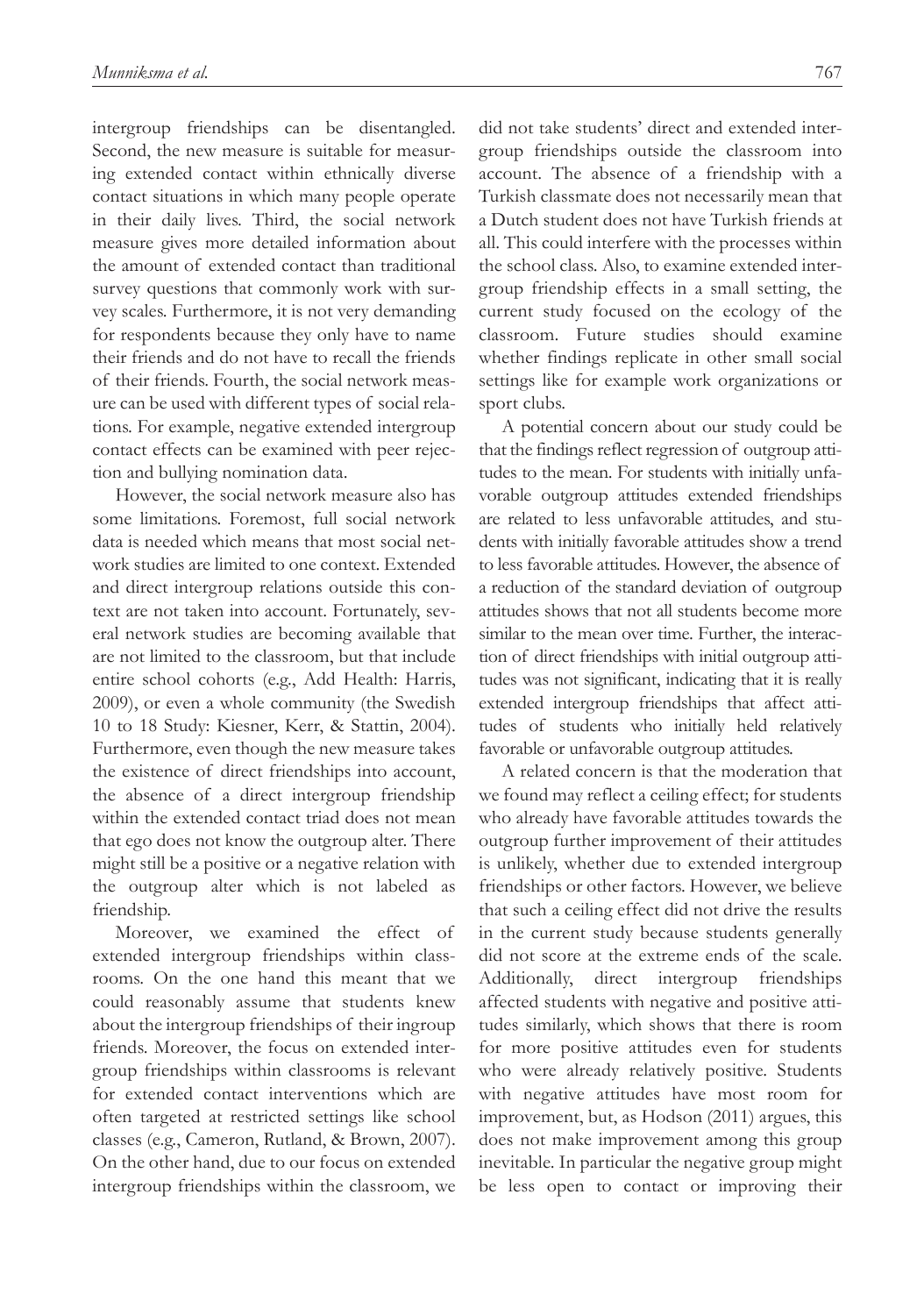768 *Group Processes & Intergroup Relations 16(6)*

attitudes. In a review paper, Hodson (2011) found that effects of intergroup contact on outgroup attitudes may be particularly strong for intolerant people. Our result that extended intergroup friendships particularly improve outgroup attitudes of students with unfavorable outgroup attitudes, is in agreement with this finding.

The amount of (extended) intergroup friendships in our study was quite low because the number of students with an immigrant background was relatively low. Hence, studies on more ethnically diverse samples are needed to replicate the current results. Future studies should also investigate more in depth the reasons for why extended intergroup friendship triads, that is, multiethnic unbalanced triads, are unbalanced and how this affects outgroup attitudes. In addition, it would be interesting to see how those extended intergroup friendship triads develop over time and how they develop in relation to outgroup attitudes.

## **Conclusion**

This study contributes to the growing body of research on extended intergroup contact theory and indicates that "extended contact prejudicereduction interventions" as developed by Cameron et al. (2007) are particularly of importance for students who have unfavorable outgroup attitudes. We also demonstrated that the focus on the entire friendship network within a class can give new and important insights. Extended intergroup friendships within social settings may indicate the development of more prejudice for those who initially hold more favorable outgroup attitudes. This means that interventions to promote positive outgroup attitudes should not only target students with unfavorable outgroup attitudes but should target the entire school class. Students that have intergroup friendships can form the bridge to integrated networks and to more positive outgroup attitudes within multiethnic school classes.

#### **Acknowledgements**

This work was supported by the Arnhem Housing Corporations (GOW), the Institute for Integration and

Social Efficacy (ISW) at the University of Groningen, the Netherlands Organisation for Scientific Research (NWO) under the Innovational Research Incentive Scheme (VIDI Grant 452-04-351), and the European Commission (FP7-PEOPLE-2011-IOF, Grant Agreement Number 299939). We thank members of the research groups Social Development of Adolescents and Norms and Networks at the University of Groningen for their helpful feedback on earlier versions of this paper. We are grateful for the support and practical help of Coby van Niejenhuis of the Sociology Department of the University of Groningen, and the students and school administrators who contributed to making the data collection possible.

#### **Note**

1. Additional simple slope analyses with extreme scores (2 SD's below and above the mean) show that among students with more extreme unfavorable attitudes at T1, extended intergroup friendships improved outgroup attitudes positively (simple slope:  $B = .19$ ,  $SE = .08$ ,  $p = .02$ ) and among students with more extreme favorable attitudes at T2 extended intergroup friendships was marginally related to less favorable outgroup attitudes (simple slope:  $B = -0.16$ ,  $SE =$  $.09, p = .06$ ).

#### **References**

- Aiken, L. S., & West, S. G. (1991). *Multiple regression: Testing and interpreting interactions*. Newbury Park, London: Sage.
- Allport, G. W. (1954). *The nature of prejudice*. Cambridge, MA: Addison-Wesley.
- Baerveldt, C., van Duijn, M. A. J., Vermeij, L., & van Hemert, D. A. (2004). Ethnic boundaries and personal choice. Assessing the influence of individual inclinations to choose intra-ethnic relationships on pupils' networks. *Social Networks*, *26*(1), 55–74. doi:10.1016/j.socnet. 2004.01.003
- Bigler, R., Brown, C., & Markell, M. (2001). When groups are not created equal: Effects of group status on the formation of intergroup attitudes in children. *Child Development*, *72*(4), 1151–1162. doi:10.1111/1467-8624.00339
- Binder, J., Zagefka, H., Brown, R., Funke, F., Kessler, T., Mummendey, A.,…Leyens, J. (2009). Does contact reduce prejudice or does prejudice reduce contact? A longitudinal test of the contact hypothesis among majority and minority groups in three European countries. *Journal of Personality and Social*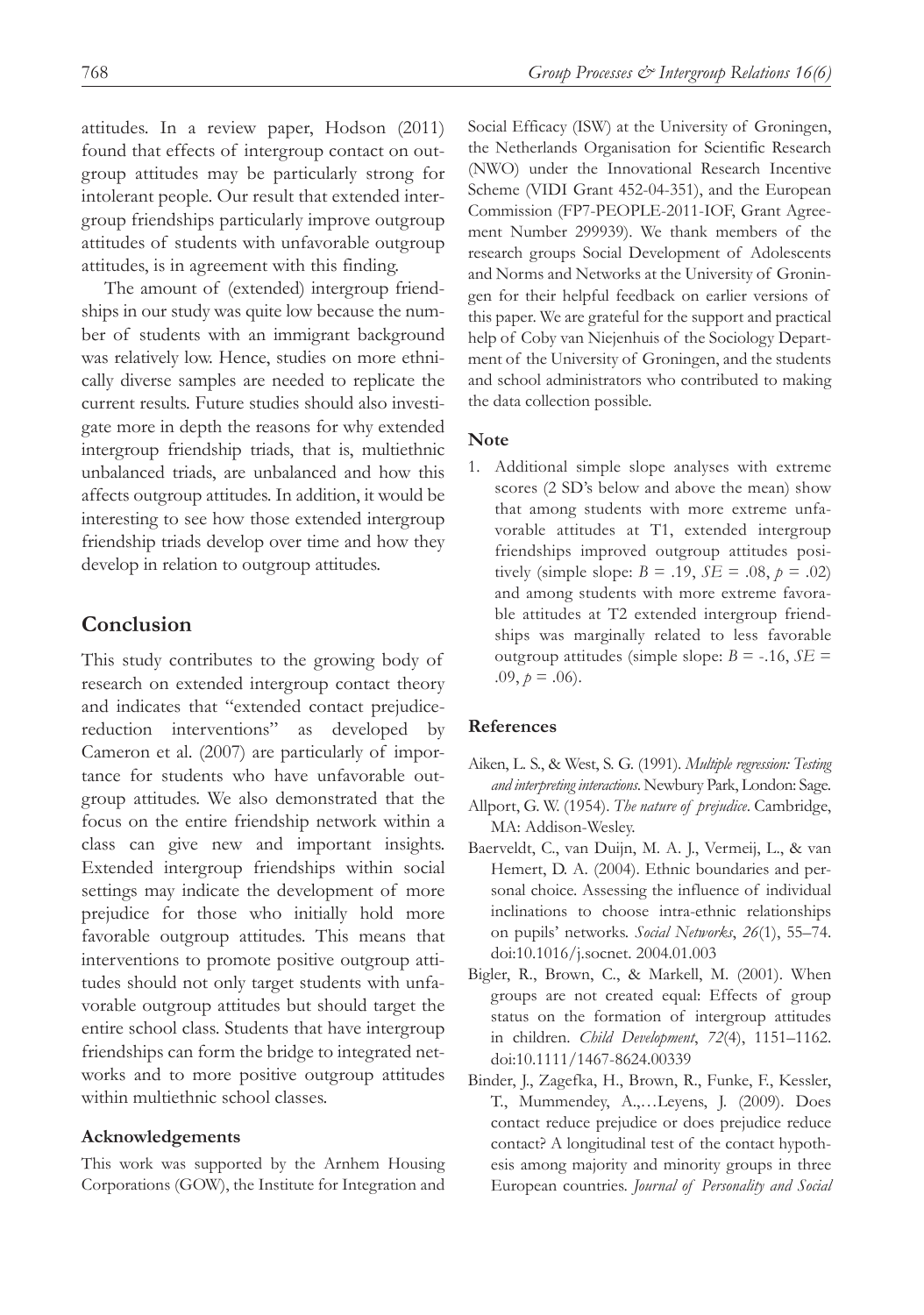*Psychology*, *96*(4), 843–856. doi:10.1037/a0013470

- Cameron, L., Rutland, A., & Brown, R. (2007). Promoting children's positive intergroup attitudes towards stigmatized groups: Extended contact and multiple classification skills training. *International Journal of Behavioral Development*, *31*(5), 454–466. doi:10.1177/0165025407081474
- Cameron, L., Rutland, A., Hossain, R., & Petley, R. (2011). When and why does extended contact work? The role of high quality direct contact and group norms in the development of positive ethnic intergroup attitudes amongst children. *Group Processes & Intergroup Relations*, *14*(2), 193–206. doi:10.1177/1368430210390535
- Cartwright, D., & Harary, F. (1956). Structural balance: A generalization of Heider's theory. *Psychological Review*, *63*(5), 277–293. doi:10.1037/h0046049
- Christ, O., Hewstone, M., Tausch, N., Wagner, U., Voci, A., Hughes, J., & Cairns, E. (2010). Direct contact as a moderator of extended contact effects: Crosssectional and longitudinal impact on outgroup attitudes, behavioral intentions, and attitude certainty. *Personality and Social Psychology Bulletin*, *36*(12), 1662– 1674. doi:10.1177/0146167210386969
- Davies, K., Tropp, L. R., Aron, A., Pettigrew, T. F., & Wright, S. C. (2011). Cross-group friendships and intergroup attitudes: A meta-analytical review. *Personality and Social Psychology Review*, *15*(4), 332– 351. doi:10.1177/1088868311411103
- Dhont, K., & van Hiel, A. (2011). Direct contact and authoritarianism as moderators between extended contact and reduced prejudice: Lower threat and greater trust as mediators. *Group Processes & Intergroup Relations*, *14*(2), 223–237. doi:10.1177/1368430210391121
- Dovidio, J. F., Eller, A., & Hewstone, M. (2011). Improving intergroup relations through direct, extended and other forms of indirect contact. *Group Processes & Intergroup Relations*, *14*(2), 147– 160. doi:10.1177/1368430210390555
- Feddes, A. R., Noack, P., & Rutland, A. (2009). Direct and extended friendship effects on minority and majority children's interethnic attitudes: A longitudinal study. *Child Development*, *80*(2), 377–390. doi:10.1111/j.1467-8624.2009.01266.x
- Hardy, C., Bukowski, W., & Sippola, L. (2002). Stability and change in peer relationships during the transition to middle-level school. *Journal of Early Adolescence*, *22*(2), 117–142. doi:10.1177/0272431602022002001
- Harris, K. M. (2009). The national longitudinal study of adolescent health (Add Health), waves I & II,

1994–1996; Wave III, 2001–2002; Wave IV, 2007– 2009 [machine-readable data file and documentation]. Chapel Hill: Carolina Population Center, University of North Carolina at Chapel Hill.

- Heider, F. (1946). Attitudes and cognitive organization. *The Journal of psychology*, *21*(1), 107–112.
- Heider, F. (1958). *The psychology of interpersonal relations*. New York, NY: Wiley.
- Hodson, G. (2011). Do ideologically intolerant people benefit from intergroup contact? *Current Directions in Psychological Science*, *20*(3), 154–159. doi:10.1177/0963721411409025
- Kiesner, J., Kerr, M., & Stattin, H. (2004). "Very important persons" in adolescence: Going beyond in-school, single friendships in the study of peer homophily. *Journal of Adolescence*, *27*(5), 545–560. doi:10.1016/j.adolescence.2004.06.007
- Knoke, D., & Yang, S. (2008). *Social network analysis* (2nd ed.). Thousand Oaks, CA: Sage.
- Moody, J. (2001). Race, school integration, and friendship segregation in America. *American Journal of Sociology*, *107*(3), 679–716. doi:10.1086/338954
- Newcomb, T. M. (1956). The prediction of interpersonal attraction. *American Psychologist*, *11*(11), 575– 586. doi:10.1037/h0046141
- Paolini, S., Hewstone, M., & Cairns, E. (2007). Direct and indirect intergroup friendship effects: Testing the moderating role of the affectivecognitive bases of prejudice. *Personality and Social Psychology Bulletin*, *33*(10), 1406–1420. doi:10.1177/0146167207304788
- Paolini, S., Hewstone, M., Cairns, E., & Voci, A. (2004). Effects of direct and indirect crossgroup friendships on judgments of Catholics and Protestants in Northern Ireland: The mediating role of an anxiety-reduction mechanism. *Personality and Social Psychology Bulletin*, *30*(6), 770–786. doi:10.1177/0146167203262848
- Pettigrew, T. F. (1998). Intergroup contact theory. *Annual Review of Psychology, 49*, 65–85. doi:10.1146/ annurev.psych.49.1.65
- Pettigrew, T. F., Christ, O., Wagner, U., & Stellmacher, J. (2007). Direct and indirect intergroup contact effects on prejudice: A normative interpretation. *International Journal of Intercultural Relations*, *31*(4), 411–425. doi:10.1016/j.ijintrel.2006.11.003
- Pettigrew, T. F., & Tropp, L. R. (2006). A meta-analytic test of intergroup contact theory. *Journal of Personality and Social Psychology*, *90*(5), 751–783. doi:10.1037/0022-3514.90.5.751
- Poteat, V. P. (2007). Peer group socialization of homophobic attitudes and behavior during adolescence.